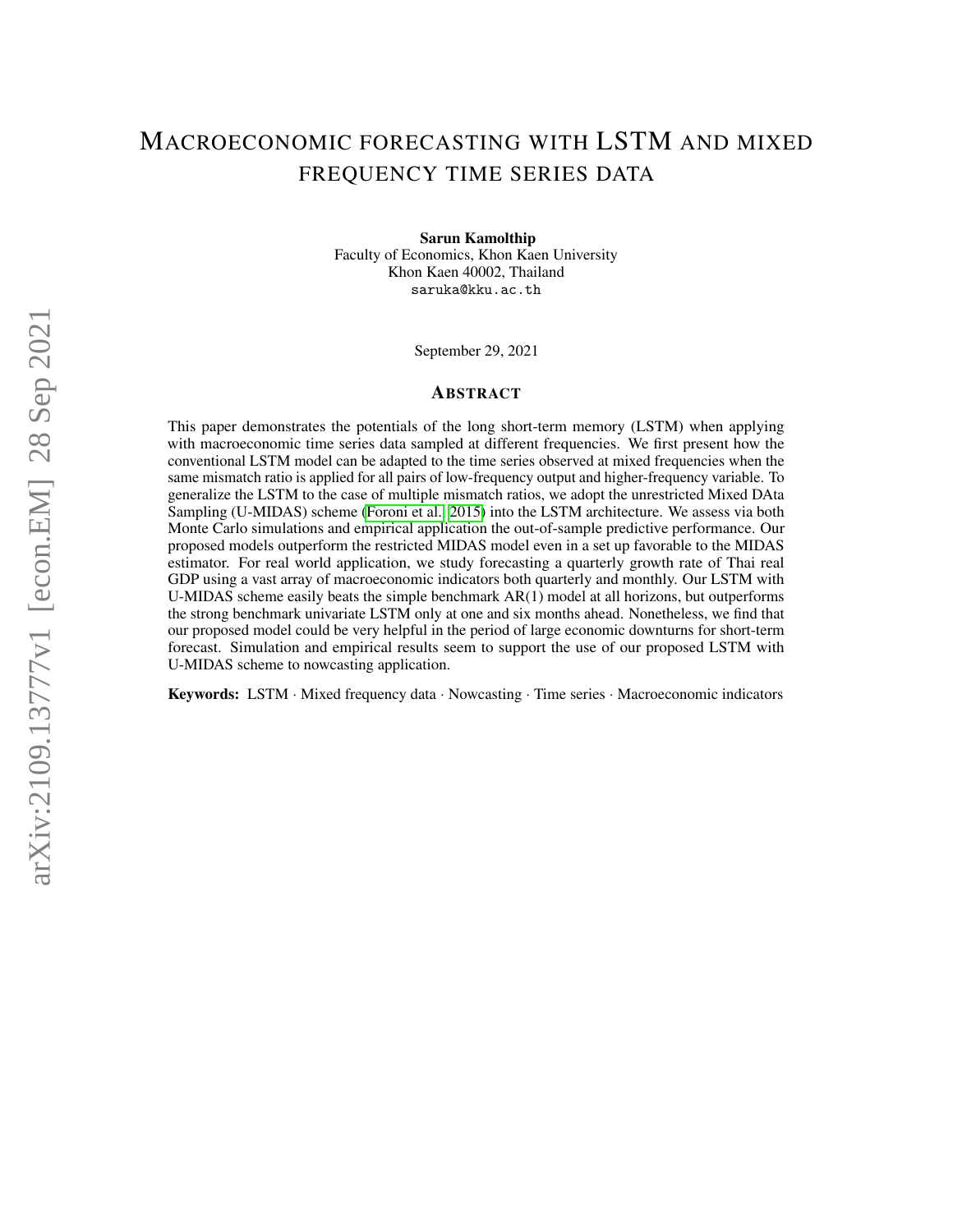## 1 Introduction

Forecasting the present or very near future (also called "nowcasting") of an economic activity in order to update the state of economy is one of the crucial questions in macroeconomic area [\(Giannone et al., 2008\)](#page-16-1). Nonetheless, the key macroeconomic data periodically released by government agencies, for example, a quarterly Gross Domestic Product (QGDP), are typically only available after several weeks or months and often revised a few months later (see [Ghysels](#page-16-2) [et al.](#page-16-2) [\(2018\)](#page-16-2) for a recent discussion of macroeconomic data revision and publication delays). The low-frequency nature of QGDP data is challenging to policy makers and those who are in need of updating the state of economy for their decision making. This is so called mixed frequency data problem.

Researchers and practitioners working with the mixed frequency time series data usually pre-filter the data so that the frequency of left-hand and right-hand variables are equal. This raises the problem of how to exploit potentially useful information contained in the higher-frequency time series data. Various approaches have been proposed so far in the literature to avoid pre-filtering and to benefit from the information contained in the time series data observed at different frequencies (see [Foroni & Marcellino](#page-16-3) [\(2013\)](#page-16-3) for a comprehensive survey on the methods when dealing with mixed frequency data). Mixed DAta Sampling, denoted MIDAS, approach was first introduced by [Ghysels et al.](#page-16-4) [\(2006,](#page-16-4) [2007\)](#page-16-5) and has since been one of the main strands when modelling mixed frequency time series. MIDAS uses a flexible functional form to parameterize the weight given to each lagged regressors, such that the regressand and regressors can be sampled at different frequencies. Apart from capturing the rich information contained in high-frequency data, MIDAS also avoids the potential problems of information loss, measurement error, and timeliness caused by frequency transformation. Notable studies focusing on macroeconomic indicators include [Clements & Galvão](#page-16-6) [\(2008\)](#page-16-6); [Armesto](#page-16-7) [et al.](#page-16-7) [\(2009\)](#page-16-7); [Marcellino & Schumacher](#page-16-8) [\(2010\)](#page-16-8); [Kuzin et al.](#page-16-9) [\(2011\)](#page-16-9); [Breitung & Roling](#page-16-10) [\(2015\)](#page-16-10). As long as the differences in sampling frequencies are large, implying that a curse of dimensionality might be relevant, MIDAS can be expected to perform well as the use of distributed lag polynomials can help avoiding parameter proliferation. However, when the differences in sampling frequencies are small, [Foroni et al.](#page-16-0) [\(2015\)](#page-16-0) show that the unrestricted lag polynomials in MIDAS regressions (also called U-MIDAS) generally performs better than the restricted MIDAS. [Koenig et al.](#page-16-11) [\(2003\)](#page-16-11) is one of the first papers which apply the U-MIDAS to forecast quarterly changes in real GDP. [Clements &](#page-16-6) [Galvão](#page-16-6) [\(2008\)](#page-16-6) also consider U-MIDAS in their empirical forecast comparisons but call these U-MIDAS-like models as *mixed-frequency distributed lag* (MF-DL) models. Nonetheless, [Foroni & Marcellino](#page-16-3) [\(2013\)](#page-16-3) is the first work that provides the theoretical framework and parameter identification conditions for the underlying high-frequency model in the U-MIDAS regressions.

Several sources of nonstandard high-frequency data from private companies such as Google and Twitter are available for short-term economic prediction [\(Ettredge et al., 2005;](#page-16-12) [Vosen & Schmidt, 2011;](#page-17-0) [Choi & Varian, 2012;](#page-16-13) [D'Amuri](#page-16-14) [& Marcucci, 2017\)](#page-16-14). Nonetheless, most of the nowcasting applications of MIDAS literature still rely on the standard high-frequency macroeconomic data (e.g. industrial production, employment, and capacity utilization) usually released by government agencies [\(Clements & Galvão, 2008;](#page-16-6) [Marcellino & Schumacher, 2010;](#page-16-8) [Kuzin et al., 2011\)](#page-16-9). An important reason is the usually limited effective sample size of low-frequency data when involving a large number of variables sampled at high-frequency. If, for example, we consider to use 30 variables at 10 lags to forecast the quarterly GDP growth, MIDAS regression model with two parameters lag polynomial needs to estimate 60 parameters, whereas U-MIDAS regression model needs to estimate 300 parameters. However, the GDP growth series of developed countries are rarely, if any, more than 300 observations and far less than that for the developing countries.

In order to deal with such high-dimensional data environment, recent MIDAS literature start to rely on machine learning models such as tree-based algorithms [\(Qiu, 2020\)](#page-16-15) and sparse-group LASSO (sg-LASSO) regression [\(Babii et al., 2021\)](#page-16-16). To my knowledge, [Xu et al.](#page-17-1) [\(2019\)](#page-17-1) is the only work that applies deep learning architecture with mixed frequency data. They develop the ANN-MIDAS and ANN-U-MIDAS models which integrate the MIDAS projection approach into the artificial neural networks (ANNs). The proposed models outperform the benchmark MIDAS and U-MIDAS models in both Monte Carlo simulations and empirical applications. They also find that the ANN-MIDAS model is superior to ANN-U-MIDAS in terms of goodness-of-fit and predictive ability. So far, the potentials of machine learning and deep learning models on mixed frequency data have barely been explored. This paper fills these gaps in the literature demonstrating the use of LSTM with with time series data sampled at different frequencies.

We presents the potentials of deep learning models when applying with mixed frequency macroeconomic time series data. We apply the long short-term memory networks (LSTM) introduced by [Hochreiter & Schmidhuber](#page-16-17) [\(1997\)](#page-16-17). The LSTM is developed to overcome the vanishing error problems found in standard recurrent neural networks (RNNs) when many time lags between relevant input events and target signals are present (see [Hochreiter et al.](#page-16-18) [\(2001\)](#page-16-18) for more discussion). The LSTM has been one of the main workhorses in natural language processing, language translation, speech recognition, and sentiment analysis. LSTM and its variations has recently gained lots of attentions for financial time series forecasting application. For a comprehensive survey on financial time series forecasting with deep learning algorithms see [Sezer et al.](#page-17-2) [\(2020\)](#page-17-2). To deal with data sampled at different frequencies, we rely on the U-MIDAS scheme.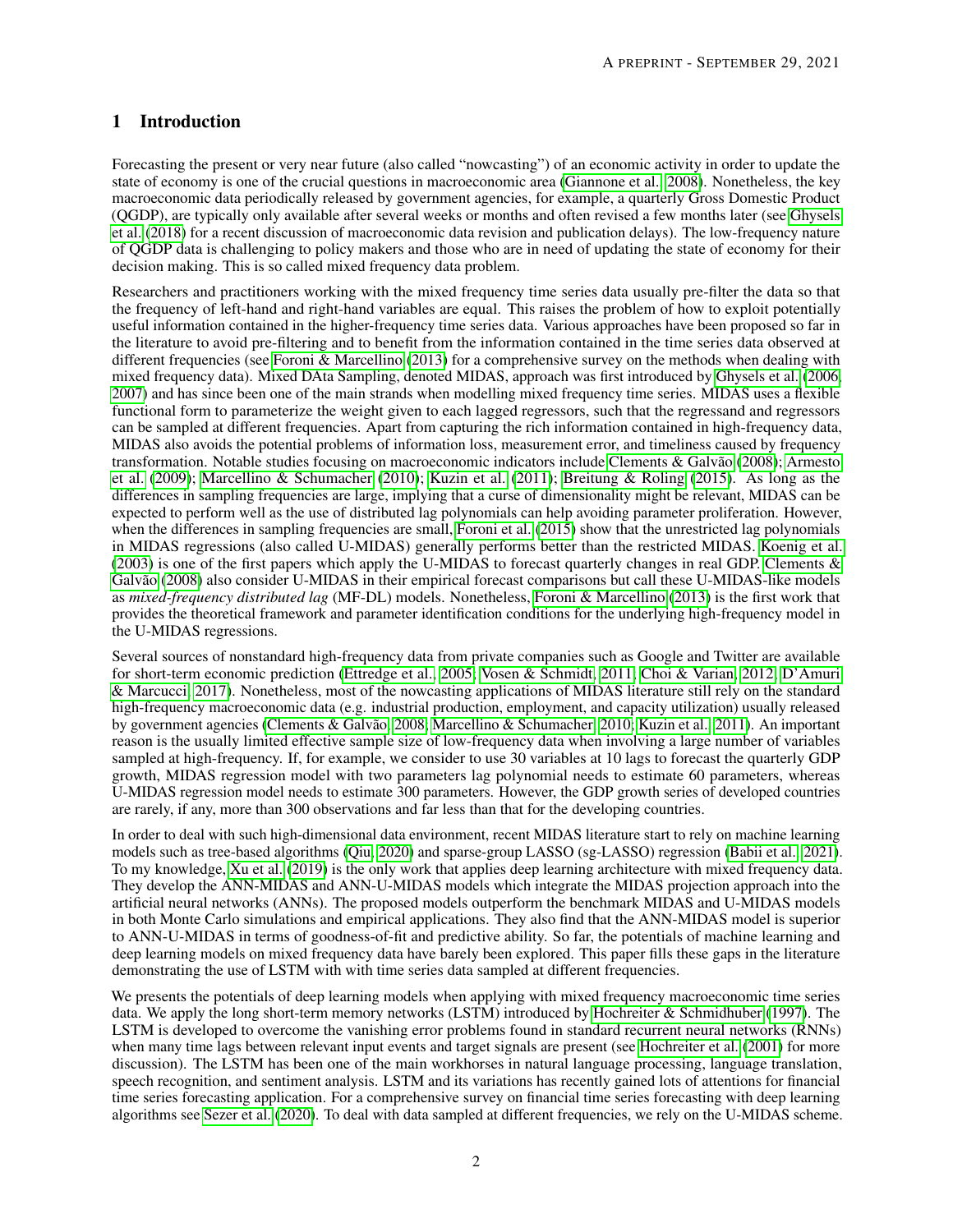From machine learning perspective, the U-MIDAS scheme serves as an alternative feature engineering process that transforms the higher-frequency variables into a low-frequency vector, denoted frequency alignment, and allows us to exploit potentially useful information contained in the high-frequency time series data. We first assess via Monte Carlo simulation the predictive performance of our proposed LSTM based models, and find that our nowcasts and forecasts are superior to those produced by the benchmark models. For real world application, we study both nowcasting (i.e. 1-, -2, and 3-month ahead forecasts) and forecasting (i.e. 6-, 9-, and 12-month ahead forecasts) a quarterly growth rate of Thai real GDP using a vast array of macroeconomic indicators both quarterly and monthly. Although our proposed model outperform the benchmark models only at one and six month ahead, we find that our proposed model could be very helpful in the period of large economic downturns. We additionally compare our forecasts with those posted by the Bank of Thailand (hereinafter BOT). Our annualized QGDP forecasts are superior to the BOT implied annual GDP forecasts at shorter horizon (i.e. 1- and 2-month ahead).

The remainder of this paper is organized as follows: Section 2 presents alternative methods for the LSTM architecture when applying time series data sampled at different frequencies. Section 3 reports on Monte Carlo simulations the predictive performance to illustrate the potentials of the proposed model when compared to the original MIDAS regression. Section 4 provides empirical evidence, and we conclude in Section 5.

#### 2 Alternative methods to apply mixed frequency time series data with LSTM

This section presents how the time series data sampled at mixed frequency can be accommodated into the LSTM architectures in both conventional and unconventional fashions. We first discuss the basic setup of LSTM and how we can apply it when there is only one frequency mismatch between output variable and all variables in the model specification. To deal with multiple frequency mismatches, we then briefly introduce the MIDAS approach and discuss how we can adopt the unrestricted MIDAS scheme into the LSTM architectures.

The LSTM is capable of learning the complex long time lag tasks without loss of short time lag capabilities by enforcing constant error flow through the memory cells, a unit of computation that replace traditional artificial neurons in the hidden layer of a network. However, the original version of LSTM does not work well when dealing with a continuous input stream [\(Gers et al., 2000\)](#page-16-19). This paper apply the LSTM with a *forget gate* introduced by [Gers et al.](#page-16-19) [\(2000\)](#page-16-19). Following the description of [Graves](#page-16-20) [\(2013\)](#page-16-20) and [Fischer & Krauss](#page-16-21) [\(2018\)](#page-16-21), the LSTM is basically composed of an input layer, one or more hidden layers, and an output layer. The hidden layer(s) consists of a set of recurrently connected memory blocks. Each block contains one or more self-connected memory cells and three multiplicative units—an input gate  $(i_t)$ , a forget gate  $(f_t)$ , and an output gate  $(o_t)$ —that provide continuous analogues of write, read and reset operations for the cell state  $(c_t)$ , respectively. For the LSTM used in this paper [\(Gers et al., 2000\)](#page-16-19), the hidden layer function is implemented by the following group of functions:

<span id="page-2-3"></span><span id="page-2-2"></span><span id="page-2-1"></span><span id="page-2-0"></span>
$$
i_t = \sigma(W_{xi} x_t + W_{ti} h_{t-1} + W_{ci} c_{t-1} + b_i)
$$
\n(1a)

$$
f_t = \sigma(W_{xf}x_t + W_{hf}h_{t-1} + W_{cf}c_{t-1} + b_f)
$$
 (1b)

$$
c_t = f_t c_{t-1} + i_t \tanh(W_{xc} x_t + W_{hc} h_{t-1} + b_c)
$$
 (1c)

$$
o_t = \sigma(W_{xo}x_t + W_{ho}h_{t-1} + W_{c0}c_t + b_0
$$
\n(1d)

$$
h_t = o_t \tanh(c_t) \tag{1e}
$$

where  $\sigma$  is the logistic sigmoid function; and the input gate, forget gate, output gate, and cell state activation vectors are all the same size as the hidden vector  $(h_t)$ . The weight matrices  $Wx_i, W_{hi}, W_{ci}, W_{xf}, W_{hf}, W_{cf}, W_{xc}, W_{hc}, W_{xo}, W_{ho}$ , and  $W_{co}$  have the obvious meaning, for example,  $W_{hi}$  is the hidden-input gate matrix,  $W_{xo}$  is the input-output gate matrix. The b terms denote bias vectors (e.g.  $b_i$  is input bias vector). See [Fischer & Krauss](#page-16-21) [\(2018\)](#page-16-21) for more detailed description of working sequences of LSTM.

#### <span id="page-2-4"></span>2.1 Single frequency mismatch

In practice, ones always have to pass a 3 dimensional (3D) array of shape {batch size, time steps, number of features} as an input to the LSTM network. When output  $y_t$  and all variables  $x_{k,t}$  for  $k = 1, 2, 3, ..., K$  in the model specification are all sampled at the same frequency, both sequence stride s (period between successive output sequences) and sampling rate r (period between successive individual timesteps within variable sequences) are usually set to 1 so as to utilize all available information. Nonetheless, when variables  $x_{k,t}$  are all sampled at the same frequency mismatch ratio  $m > 1$  times faster than an output  $y_t$  for all  $k = 1, 2, 3, ..., K$ , such preprocessing strategy of  $s = r = 1$  will not work as the number of higher-frequency series  $x_{k,t}$  is now m times as many as the number of low-frequency series  $y_t$ . We denote this case the *single frequency mismatch*. Subscript  $\tau_k$  is used hereinafter to indicate possibly different sampling frequency of higher-frequency variables, and, consequently, the frequency mismatch ratio of individual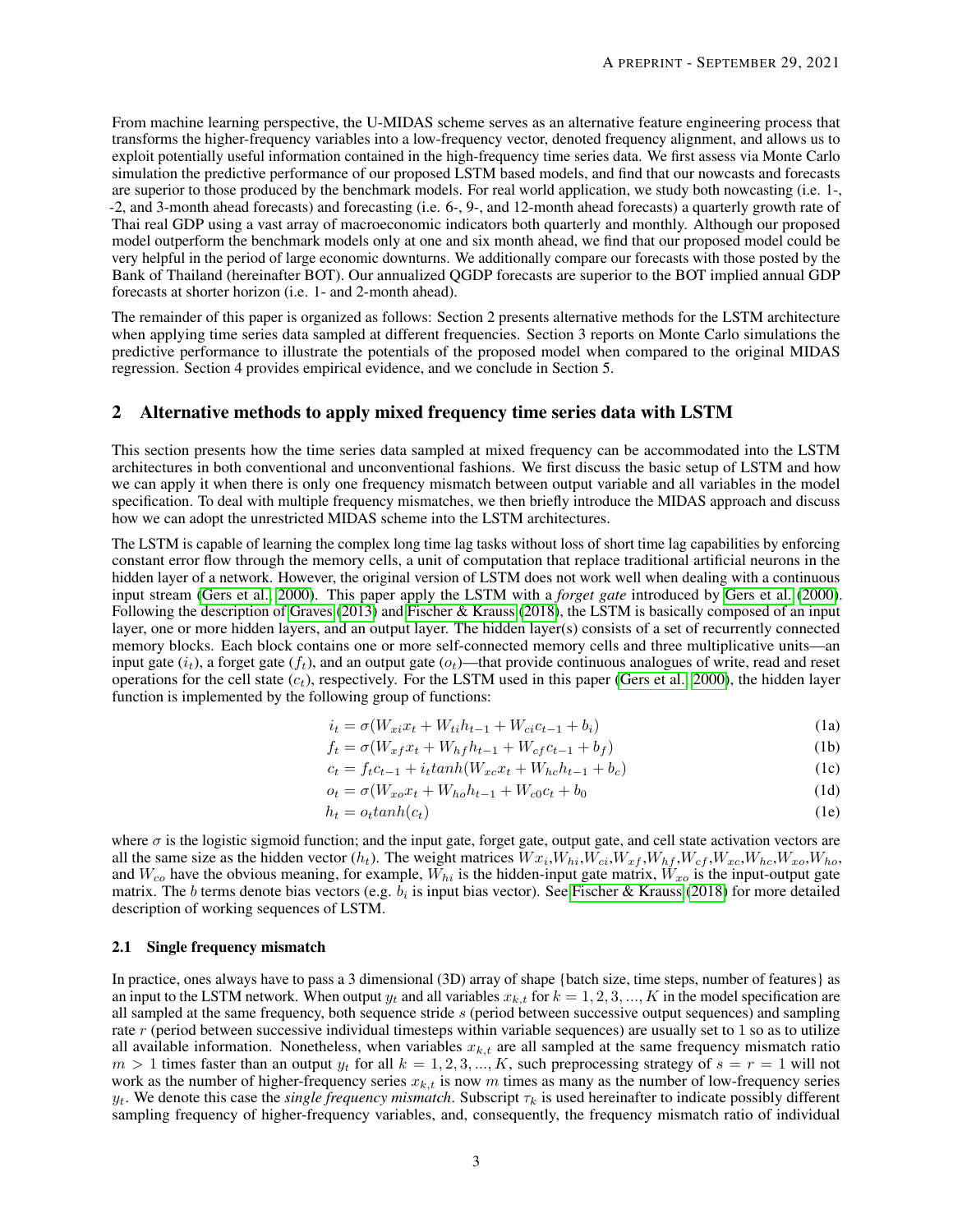<span id="page-3-0"></span>

Figure 1: Mixed frequency time series with single frequency mismatch ratios. (a) presents a raw data schedule in which the raw time series data are aligned to match with their actual period of occurrence. (b) presents the first two feasible sequences of LSTM when timesteps is set to 5.

higher-frequency series is indicated as  $m_k$  for  $k = 1, 2, 3, ..., K$ . Fig[.1a](#page-3-0) presents a data schedule for the case that a low-frequency output  $y_t$  is sampled, say, quarterly and the frequency mismatch ratio between low-frequency output  $y_t$ and each higher-frequency variable  $x_{k,\tau_k}$  is 3 for all  $k=1,2$ ; all higher-frequency variables  $x_{k,\tau_k}$  are therefore sampled monthly and we require that the number of observations of higher-frequency  $x_k$  is as exactly 3 times as the number of observations of low-frequency output  $y_t$ . A simple solution to apply LSTM with a model specification having only one frequency mismatch is then to preprocess the raw time series dataset with a sequence stride  $s = 1$  and a sampling rate  $r = m$  in order to match the occurrence of the higher-frequency variables  $x_{k,t}$  to their low-frequency counterparts. Fig[.1b](#page-3-0) show a simplified LSTM architecture with 5 timesteps in which the raw time series data are preprocessed with a sequence stride  $s = 1$ , and a sampling rate  $r = 3$ .

Unfortunately, the strategy of preprocessing time series data with sampling rate  $r = m$  is not always workable when there are more than one frequency mismatch ratio in the model specification. Fig[.2a](#page-4-0) shows an example of a quarterly series  $y_t$ , a monthly series  $x_{\tau_1}^1$ , and a bi-weekly series  $x_{\tau_2}^2$ . The frequency mismatch ratios are, therefore, 3 and 6 for the respective higher-frequency variables  $x_1$  and  $x_2$ . As the data schedule shows, it is not possible to directly accommodate two higher-frequency variables with different frequency mismatch ratios into the same LSTM architecture. We denote this case the *multiple frequency mismatches*. To deal with multiple frequency mismatches, we adopt the technique widely used in econometrics with mixed frequency time series data called the *MIxed DAta Sampling* (MIDAS) approach [\(Ghysels et al., 2006,](#page-16-4) [2007\)](#page-16-5).

#### <span id="page-3-1"></span>2.2 MIDAS approach

To briefly introduce MIDAS regressions and simplify the exposition, we confine the discussion to a single variable  $x_t$ . Suppose that a higher-frequency series  $x_t^{(m)}$  is sampled at m times faster than a low-frequency series  $y_t$ . Hence, say, with a quarterly series  $y_t$  and the frequency mismatch ratio  $m = 3$ , a higher-frequency series  $x_t$  is sampled monthly. Following the notation commonly used in [Ghysels et al.](#page-16-22) [\(2004\)](#page-16-22); [Clements & Galvão](#page-16-6) [\(2008\)](#page-16-6), a simple linear MIDAS regression for a single explanatory variable and h-step-ahead forecasting can be written as:

$$
y_t = \alpha + \beta_1 B(L^{1/m}) x_{t-h}^{(m)} + \epsilon^m
$$
 (2)

where  $B(L^{1/m}) = \sum_{j=0}^{J} \omega_j L^{j/m}$  is a polynomial of length J in the  $L^{1/m}$  operator such that  $L^{j/m} x_{t-h}^{(m)} = x_{t-h-j/m}^{(m)}$ . In other words, the  $L^{j/m}$  operator produces the value of  $x_t$  lagged by  $j/m$  periods (for simplicity, suppose we need to predict the end-of-quarter horizon, or  $h = 0$ ). Given the quarterly/monthly example, the above equation represents a projection of a quarterly time series  $y_t$  onto a monthly time series  $x_t^m$  up to J monthly lags back. However, should a large number of lags of the  $x_t^{(m)}$  be involved in a suitable polynomial  $B(L^{1/m})$ , ones would thus need to estimate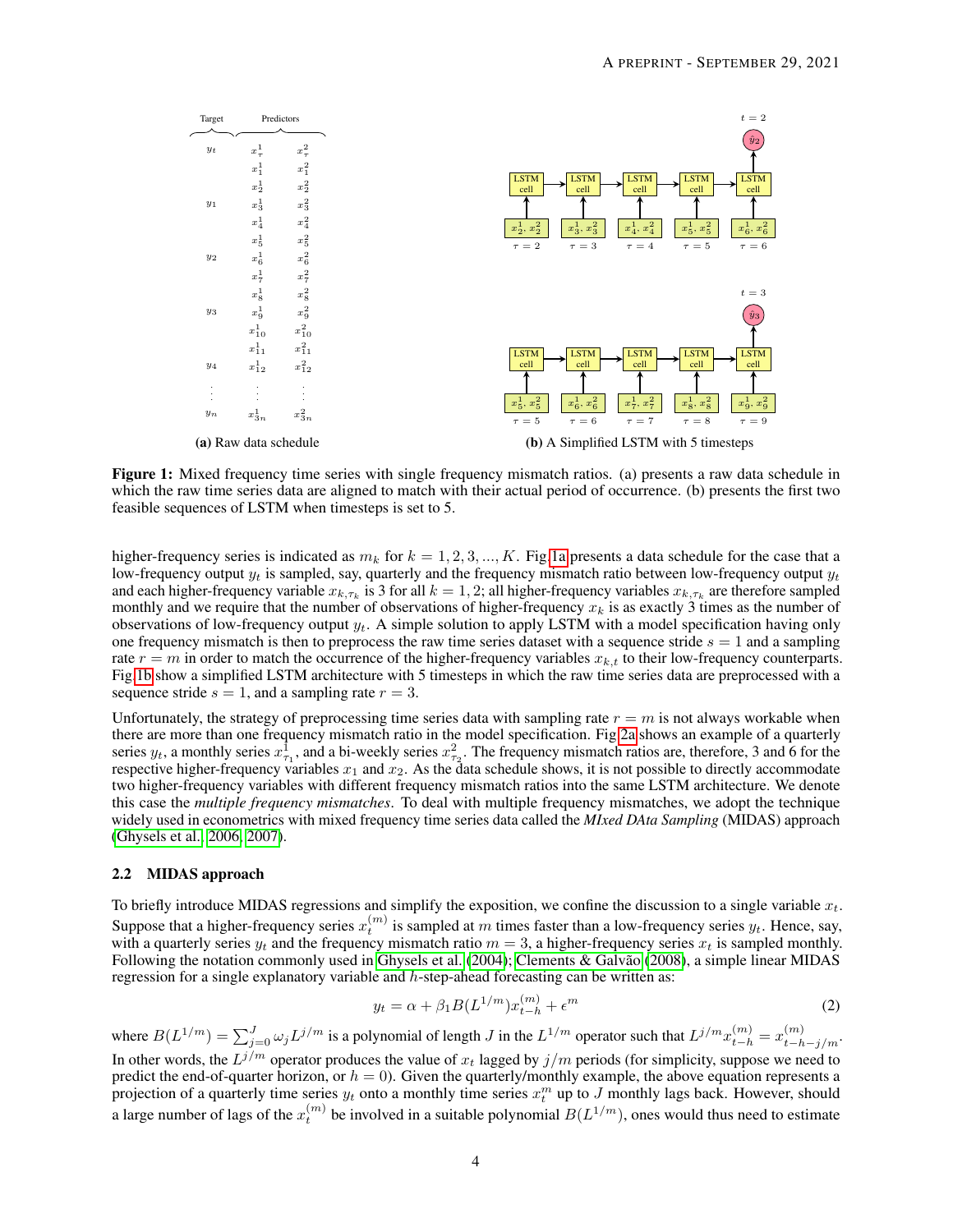<span id="page-4-0"></span>

(a) Raw data schedule

(d) A simplified LSTM with 2 timesteps and different lag structures

Figure 2: Mixed frequency time series with multiple frequency mismatch ratios. (a) presents a raw data schedule in which the raw time series data are aligned to match with their actual period of occurrence. (b) presents a new data schedule in which the raw time series data are frequency-aligned following MIDAS approach. (c) presents the first feasible sequence of LSTM when timesteps are set to 2, and both variables take the same lag structure  $j = \{0, 1, 2, 3, 4\}$ . (d) also presents the first feasible sequence of LSTM when timesteps are set to 2, but a higher-frequency variable  $x^1$ takes lag structure  $j = \{0, 1, 2, 3, 4\}$  whereas a higher-frequency variables  $x^2$  takes lag structure  $j = \{1, 2, 3\}$ .

many parameters. To avoid such parameter proliferation, Ghysels and his coauthors impose some restrictions upon the weight  $\omega_j$  in the polynomial  $B(L^{1/m})$ . Following the pioneering work of [Ghysels et al.](#page-16-23) [\(2005,](#page-16-23) [2006\)](#page-16-4), the most commonly used parameterization of  $\omega_j$  is the second-order exponential Almon lag, or  $\theta = (\theta_1, \theta_2)'$ :

$$
\omega_j(\theta) = \frac{\exp(\theta_1 j + \theta_j j^2)}{\sum_{j=1}^J \exp(\theta_1 j + \theta_2 j^2)}
$$
\n(3)

where the vector of hyperparameters  $\theta$  is unknown,  $\omega_j(\theta) \in [0,1]$ , and  $\sum_{j=1}^J \omega_j(\theta) = 1$ . Practically, with this specification, a simple linear MIDAS regression model in [\(2\)](#page-2-0) can thus be written as:

$$
y_t = \alpha + \sum_{j=0}^{J} b_j x_{t-h}^{(m)} + \epsilon^m
$$
 (4)

where  $b_j = \beta_1 \omega_j(\theta)$  following [Andreou et al.](#page-15-0) [\(2013\)](#page-15-0) and [Ghysels et al.](#page-16-24) [\(2016\)](#page-16-24).<sup>1</sup> While model [\(4\)](#page-2-1) is a linear model in terms of variables, the nonlinear constraints imposed upon the weight  $\omega_i$  result in nonlinearities with respect to the vector of hyperparameters  $\theta$ , and the model [\(4\)](#page-2-1) is estimated by nonlinear least squares (NLS) estimator.

The MIDAS specification is particularly useful for high mismatch applications in financial time series data as shown by [Ghysels et al.](#page-16-23) [\(2005,](#page-16-23) [2006\)](#page-16-4). However, for quarterly/monthly setting of macroeconomic applications in which m is small and only a few higher-frequency lags are possibly needed to capture the weights, [Foroni et al.](#page-16-0) [\(2015\)](#page-16-0) show that the

<sup>&</sup>lt;sup>1</sup>This coefficient  $b_i$  is also termed as *MIDAS coefficient* when estimated using R package *midasr* [\(Ghysels et al., 2016\)](#page-16-24).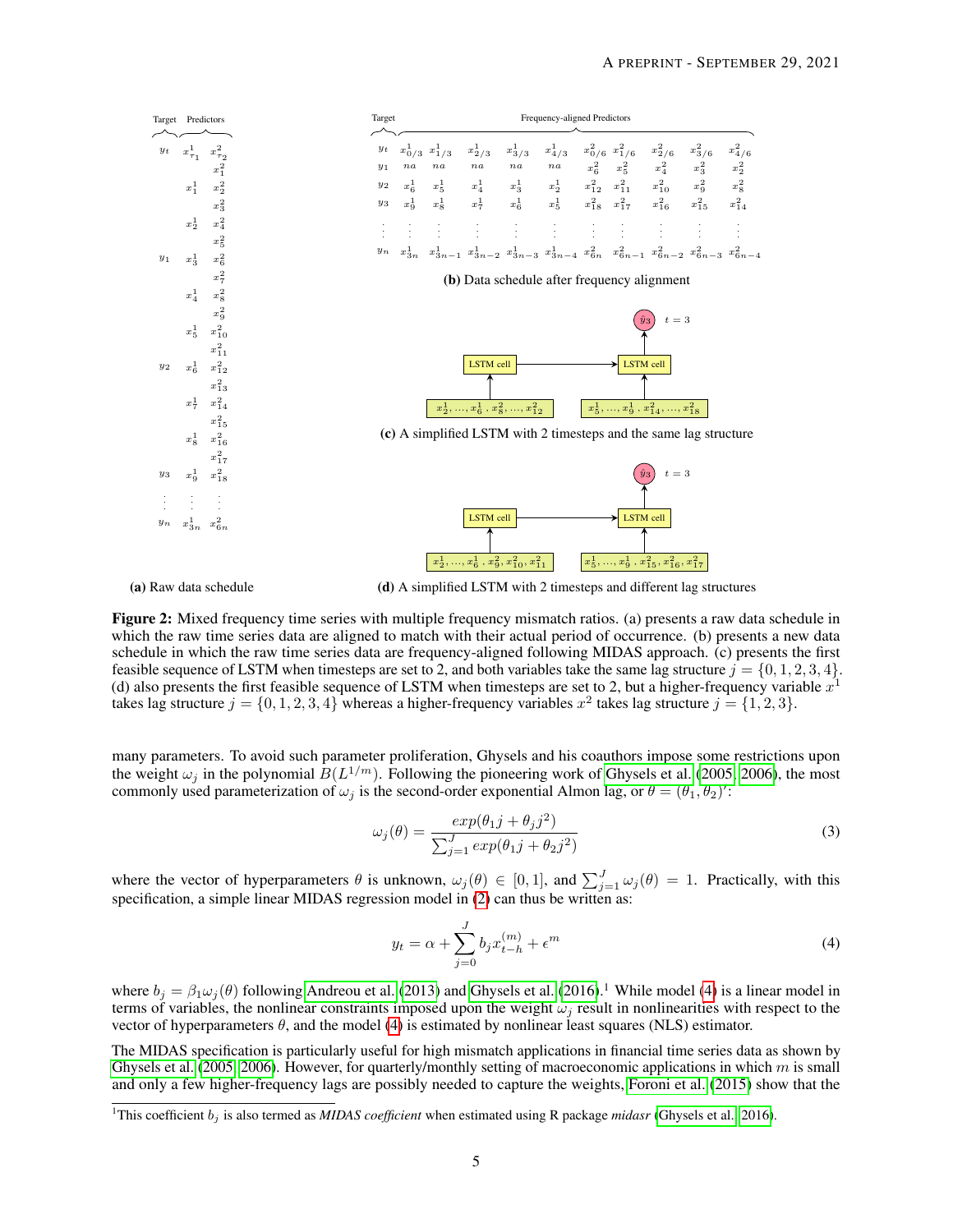U-MIDAS model might be considered to be a good approximation to the true dynamic linear model.<sup>2</sup> When estimating, the U-MIDAS also applies the same model [\(4\)](#page-2-1) as its MIDAS counterpart. However, without restriction Equation [\(3\)](#page-2-2) being imposed, the U-MIDAS do not require NLS, and can be estimated by simple ordinary least square (OLS).

#### 2.3 Frequency alignment as a feature engineering process

Practically, when estimating either MIDAS or U-MIDAS regression model, ones need to manipulate all variables observed at various frequencies and different length of observations. The process of transforming the higher-frequency variable  $x_t$  into a low-frequency vector  $(x_{3t},...x_{3t-2})'$  is denoted the *frequency alignment* following [Ghysels et al.](#page-16-24) [\(2016\)](#page-16-24). Suppose we assume that the monthly data in the current quarter has explanatory power, say,  $J = 2$  (i.e. a contemporaneous and two lags). This means that we need to model  $y_t$  as a linear combination of variables  $x_t$ ,  $x_{t-1/3}$ ,  $x_{t-2/3}$ observed in each quarter  $t$ . Hence, the model  $(2)$  can be written in matrix notation as:

$$
\begin{bmatrix} y_1 \\ \vdots \\ y_n \end{bmatrix} = \alpha + \begin{bmatrix} x_3 & x_2 & x_1 \\ \vdots & \ddots & \vdots \\ x_{3n} & x_{3n-1} & x_{3n-2} \end{bmatrix} \begin{bmatrix} b_0 \\ \vdots \\ b_2 \end{bmatrix} + \begin{bmatrix} \epsilon_1 \\ \vdots \\ \epsilon_n \end{bmatrix}
$$
 (5)

Since all the variables are now observed at the same frequency, this process enables a MIDAS regression to directly accommodate variables sampled at different frequencies and turns it into a classical time series regression. Although the Equation [\(5\)](#page-2-3) presents a simple case of a single frequency mismatch, the procedure is very generalizable. Fig[.2a](#page-4-0) presents a case of quarterly output  $y_t$  and two frequency mismatches  $m_1 = 3$  (monthly) and  $m_2 = 6$  (bi-weekly). Suppose we assume that a contemporaneous and four lags (i.e.  $j = 0, 1, 2, 3, 4$ ) of both variables have explanatory power. The resulting data schedule after preprocessing raw time series with frequency alignment process has now additional eight features as shown in Fig[.2b.](#page-4-0) Despite the fact that  $x_3^1, x_2^1, x_1^1$  exist, their corresponding entries of the variable  $x_\tau^1$  in the row  $t = 1$  are intentionally shown as non-available because a lag order of 4 is beyond its sampling frequency  $m_1 = 3$ which causes the frequency alignment at  $t = 1$  to fail. The guiding model specification can be written in matrix notation as:

$$
\begin{bmatrix} y_2 \\ \vdots \\ y_n \end{bmatrix} = \alpha + \begin{bmatrix} x_6^1 & x_5^1 & x_4^1 & x_3^1 & x_2^1 \\ \vdots & \vdots & \vdots & \vdots & \vdots \\ x_{3n}^1 & x_{3n-1}^1 & x_{3n-2}^1 & x_{3n-3}^1 & x_{3n-4}^1 \end{bmatrix} \begin{bmatrix} b_0^1 \\ \vdots \\ b_4^1 \end{bmatrix} + \begin{bmatrix} x_6^2 & x_5^2 & x_4^2 & x_3^2 & x_2^2 \\ \vdots & \vdots & \vdots & \vdots & \vdots \\ x_{3n}^2 & x_{3n-1}^2 & x_{3n-2}^2 & x_{3n-3}^2 & x_{3n-4}^2 \end{bmatrix} \begin{bmatrix} b_0^2 \\ b_4^1 \end{bmatrix} + \begin{bmatrix} \epsilon_2 \\ \vdots \\ \epsilon_n \end{bmatrix}
$$
 (6)

The frequency alignment process can also be generalized to the case of multiple frequency mismatches with different length of lag vector. Moreover, the vector of lags included for each variable can also differently start from a given order rather than from a contemporaneous lag  $(j = 0)$ . Fig[.2c](#page-4-0) and [2d](#page-4-0) present the first feasible sequence of LSTM with 2 timesteps in which the raw time series data are preprocessed with frequency alignment. The former presents the case when both higher-frequency variables take the same lag structure (contemporaneous with 4 lags) as shown in Fig[.2b.](#page-4-0) The latter provides an example of different lag structures where a higher-frequency variable  $x^1$  takes lag structure  $j = \{0, 1, 2, 3, 4\}$  and a higher-frequency variables  $x^2$  takes lag structure  $j = \{1, 2, 3\}$ .

Setting aside the estimation and restrictions, both MIDAS and U-MIDAS approaches rely on the frequency alignment preprocessing process and explicitly treat lagged observations (at particular orders) as their variables. Put it differently, from a machine learning perspective, the frequency alignment can simply be viewed as an alternative feature engineering process. Hence, ones can directly adopt the U-MIDAS scheme into the LSTM, and estimate all parameters as its usual using standard library such as Keras in Python.

## 3 Monte Carlo Simulations

In this section, we assess via Monte Carlo simulations the predictive performance to illustrate the potentials of adopting the unrestricted lag polynomials projection in LSTM architectures. Specifically, we benchmark the out-of-sample

<sup>&</sup>lt;sup>2</sup>Nonetheless, as also suggested by [Foroni et al.](#page-16-0) [\(2015\)](#page-16-0) that both MIDAS and U-MIDAS should be regarded as approximations to dynamic linear models, we should not expect one of these approaches to dominate with empirical data.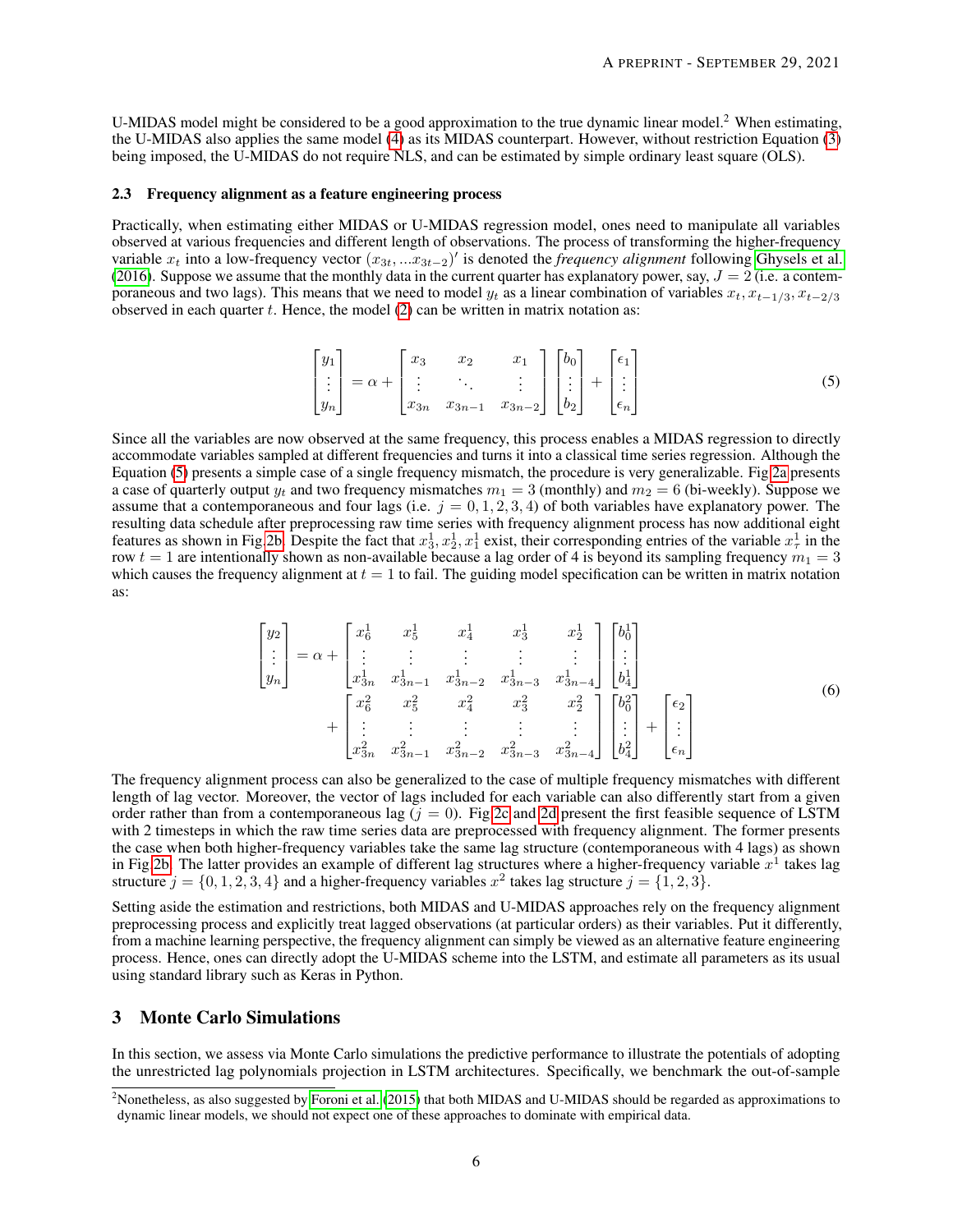nowcasting (i.e. 1-, 2-, and 3-month ahead) and forecasting (i.e. 6-, 9-, and 12-month ahead) performance of LSTM against the MIDAS and U-MIDAS regression models.

#### 3.1 Experimental design

The simulation exercise is designed in a way to discuss its application in macroeconomic forecasting, in particular forecasting quarterly GDP growth. To be relevant for empirical application in the next section, we focus on the case of quarterly/monthly  $(m = 3)$  data with small sample size environment. We follow the simulation design in [Foroni et al.](#page-16-0) [\(2015\)](#page-16-0) that directly uses the restricted MIDAS regression as the data generating process (DGP). The guiding DGP is explicitly defined as:

$$
y_{t+h} = \alpha + \sum_{k=1}^{K} \sum_{j=0}^{J} b_j^k x_{k,t-j}^{(3)} + \epsilon_{t+h}
$$
  

$$
\epsilon_{t+h} \sim N(0,1), \forall t = 1,...,T
$$
 (7)

For simplicity, a contemporaneous and the maximum lag order  $J = 11$  lags (i.e.  $j = 0, 1, 2, ..., 11$ ) are used for all higher-frequency variables. The parameterized lag coefficients  $b_j^k(j;\theta) = \beta_j^k \omega_{kj}$ , where the weights,  $\omega_{ij}$ , are generated by the normalized exponential Almon lag polynomial (see [Ghysels et al.](#page-16-24) [\(2016\)](#page-16-24) for more detail) and defined as:

$$
\omega_{kj} = \frac{exp(\theta_1^k j + \theta_2^k j^2)}{\sum_{j=1}^J exp(\theta_1^k j + \theta_2^k j^2)}
$$
\n(8)

The monthly variables are generated as either AR(1) process with persistence equal to 0.9 or  $x_{k,\tau} \sim N(0, 1)$ . The sample size (expressed in the low-frequency unit) is  $T = \{50, 80\}$ . Four different DGPs of low-frequency output  $y_t$  are therefore simulated and evaluated. For the sake of comparison, all experiments are designed to be the single frequency mismatch  $m = 3$  class. All simulations take the number of higher-frequency variables  $K = 3$ . The parameter pairs of  $\theta = (\theta_1, \theta_2)'$  are from the sets  $\theta_1 = 0.7$  and  $\theta_2 = \{-0.025, -0.1, -0.5\}$  following parameters commonly used in the MIDAS literature (e.g. [Ghysels et al.](#page-16-24) [\(2016\)](#page-16-24); [Foroni et al.](#page-16-0) [\(2015\)](#page-16-0)). To some extent, the simulations are in favor of the MIDAS as a small number of the most relevant variables are practically included in the MIDAS regression model so as to preserve parsimony. On the contrary, a large vector of lags will directly affect the forecasting performance of the U-MIDAS regression model as the number of parameters to be estimated is large with respect to the sample size.

We assess the forecasting performance of the proposed data preprocessing strategies discussed in previous section. For each DGP, all three higher-frequency variables generated are taken as the input data. The input data of the first two LSTM models are preprocessed using the sampling rate  $r = m$  strategy as discussed in section [2.1.](#page-2-4) The timesteps are set to 6 and 12, respectively. We denote these models *Sampling-aligned* LSTM (SA-LSTM). To apply the U-MIDAS scheme, the input data of the other three models are preprocessed using MIDAS frequency alignment strategy as discussed in section [2.2.](#page-3-1) We denote these models *Frequency-aligned* LSTM (FA-LSTM). The FA-LSTM models are set to have the lag structure starting from the lag order zero (i.e. a contemporaneous lag) and take the vector of lag orders of [0:2], [0:5], and [0:11], respectively. Since they take all higher-frequency variables ( $K = 3$ ), the number of variables used for each FA-LSTM model are  $3 \times (J + 1) = 9,18$ , and 36, respectively. The timesteps of 4, 2, and 1 are applied for three FA-LSTM models.

We conduct a grid search to select the best hyperparameter combination of epochs, dropout, batch size, and the number of LSTM memory cells for each LSTM model in each forecasting horizon. As the objective of the simulation is not to search for the highest forecasting accuracy, only the small set of epochs =  $\{25, 50\}$ , dropout =  $\{0, 0.4\}$ , and batch size =  $\{1, \lceil input/10 \rceil, \lceil input/2 \rceil\}$ , where input is the effective size of the training data and  $\lceil \cdot \rceil$  denotes the ceiling function, are examined. For the number of LSTM memory cells, a set of {16, 32, 64, 128} is examined for FA-LSTM models, and a set of {8, 16, 32} is examined for SA-LSTM models. We simply exploit the first twenty simulation replications (i.e.  $R = \{1, 2, 3, ..., 20\}$ ) that already prepared for the experiment as the dataset. For each simulation replication, the ratio of 60:40 is applied to split the data into training and validation samples. To minimize computational time, we evaluate the predictive performance of each hyperparameter combination on the validation samples using a fixed forecast scheme. The average root mean squared forecast error (RMSFE) over these twenty simulation replications are then compared across all hyperparameter combinations. Table [A.1](#page-18-0) presents hyperparameter combinations that achieves the lowest average RMSFE for all forecasting horizons and DGPs.

We benchmark the out-of-sample forecasting performance of the LSTM models against two alternatives: MIDAS and U-MIDAS regressions. We consider the model specifications that are parsimonious but possibly misspecified functional forms. Thus, only two higher-frequency variables are used in the model specification. For a given forecasting horizon, the same model specification is applied for both MIDAS and U-MIDAS models. All (U-)MIDAS regression models are estimated by midasr package [\(Ghysels et al., 2016\)](#page-16-24) in R. The best model specification for each forecasting horizon is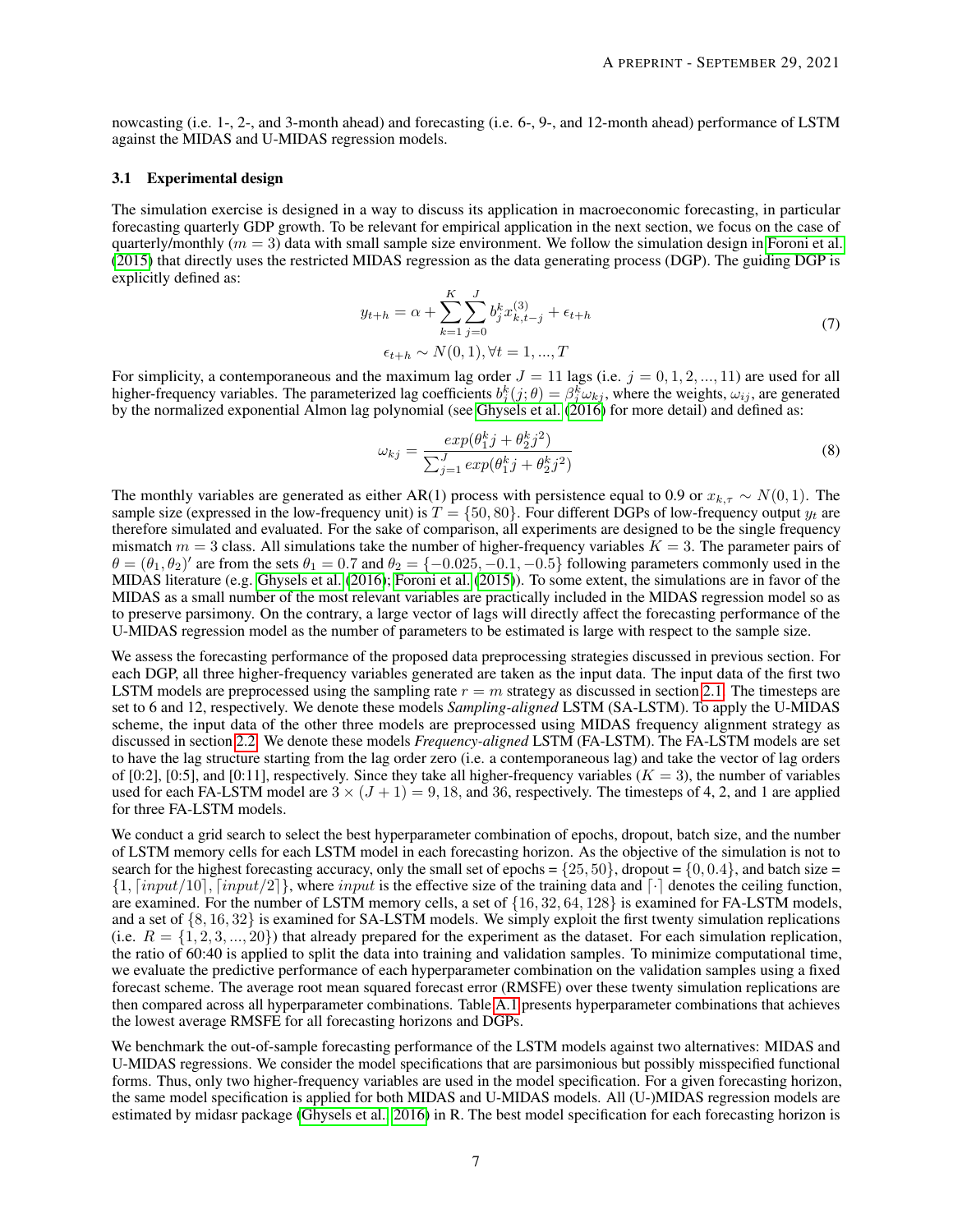thoroughly searched over the set of potential models defined by all combinations of the number of lags (2 to 12 lags), higher-frequency variable pair (3 possible pairs), and weighting functions (normalized and non-normalized exponential Almon lag polynomials). For simplicity, the lowest lags of high-frequency variables are simply set to be equal to the respective higher-frequency forecasting horizon  $h_m$ . An automatic selection is performed using the flexible function available in the midasr package. As applied in the LSTM models, the ratio of 60:40 is applied to split the data into training and testing data. The fixed model option is also set for forecasting. We select the model that achieves the lowest mean squared forecast error (MSE).

The out-of-sample forecasting performance is assessed across a series of leading index  $d = \{m-1, m-2, 0, 0, 0, 0\}$ , where d represents the number of higher-frequency observations that are available before the release of low-frequency output. Given the fixed frequency mismatch  $m = 3$  in the experiments, this corresponds to higher-frequency forecasting horizons  $h_m = \{1, 2, 3, 6, 9, 12\}$  and a sequence of low-frequency forecasting horizons  $h = \{1, 1, 1, 2, 3, 4\}$ . For each simulation replication, the ratio of 60:40 is also applied to split the data into training observations  $T_1$  and evaluation observations  $T_2$ . Given the sample size  $T = \{50, 80\}$ , the evaluation observations  $T_2 = \{20, 32\}$  are held out and used as out-of-sample data, and the rest  $T_1 = T - T_2$  observations as training data. To evaluate forecasting performance, we assume that the information up to period  $T_1 + \Omega$ , where  $\Omega = 0, 1, 2, ..., T_2 - h$ , is available for low-frequency output and  $T_1 + \Omega + d/m$  for higher-frequency variables. We then conduct one-horizon-ahead rolling forecast without re-estimation. This yields a forecast of the low-frequency output  $y_t$  for the  $h_m$  higher-frequency periods ahead for the out-of-sample observations  $\hat{y}_{T_1+\Omega+h_m}$ . The corresponding squared forecast error  $SE = (\hat{y}_{T_1+\Omega+h_m} - \hat{y}_{T_1+\Omega+h_m})^2$  is thus used to calculate the RMSFE over the evaluation sample for each simulation replication. The number of simulations are fixed at  $R = 1000$ . Since the random initial conditions in the LSTM architecture may result in very different results, we estimate all LSTM models twice for each replication. The out-of-sample RMSFEs reported in the next section are therefore calculated by averaging over  $2 \times 1000$  replications. All LSTM models are estimated by Keras library in Python.

#### 3.2 Simulation results

Table [1-](#page-8-0)[2](#page-9-0) report detailed results of Monte Carlo simulation experiment. The U-MIDAS in simulation scenarios performs unsurprisingly poorly as the number of parameters to be estimated is large with respect to the sample size. As such, the restricted MIDAS substantially outperforms its unrestricted counterpart across all forecasting horizons and sample sizes. We apply the Diebold  $&$  Mariano [\(1995\)](#page-16-25) test statistics (hereinafter, DM test) to examine whether the difference of RMSFE from the two competing models are statistically significant. Since all U-MIDAS perform poorly, we only assess the statistical difference of forecast accuracy between the restricted MIDAS and the LSTM for each forecasting horizon.

When DGP of higher-frequency variables is  $x_{k,\tau} \sim N(0, 1)$ , the LSTM with either sampling alignment (SA-LSTM) or frequency alignment (FA-LSTM) data preprocessing strategy outperform the MIDAS model across all higher-frequency forecasting horizons  $h_m = \{1, 2, 3, 6, 9, 12\}$  and sample sizes  $T = \{50, 80\}$ . Almost all of the DM tests are statistically significant at the level of 5%. Although the SA-LSTM models performer best in most of the simulation scenarios generated by the normal distribution process, the forecasting performance of the FA-LSTM model does not substantially differ from that of the SA-LSTM model. However, these findings are not robust to the DGP of the AR(1) process with persistence equal to 0.9. All methods perform worse with persistent higher-frequency variables across all simulation scenarios. They all obtain larger RMSFE and larger standard deviation. The SA-LSTM model seems to be affected more compared to the other methods. Most of the forecasts produced by the SA-LSTM model perform significantly worse than the FA-LSTM model and the restricted MIDAS model. Although most of the SA-LSTM models still achieve the lowest average RMSFE, especially when  $h_m = \{6, 9, 12\}$ , many of them perform worse than the competing models both in terms of larger RMSFE and larger standard deviation. Interestingly, the FA-LSTM performs much better than the competing models when  $h_m = \{1, 2, 3\}$ . This simulation evidence encourages the use of LSTM with frequency alignment data preprocessing when ones need to nowcast the low-frequency series of interest.

To sum up, even in a set up favorable to the restricted MIDAS, the LSTM with either sampling alignment or frequency alignment data preprocessing still yields a better forecasting performance than MIDAS. Simulation results indicate that the sampling alignment strategy, which we simply adjust the sampling rate in the commonly used data preprocessing procedure, is an interesting strategy when the mixed frequency data problem has only one frequency mismatch. Nonetheless, the frequency alignment strategy provides more flexibility when ones need to forecast the low-frequency data series with multiple frequency mismatches. Although we cannot expect one of the approaches to dominate with empirical data, the simulation results seem to support the use of LSTM with U-MIDAS scheme when ones need to nowcast the macroeconomic low-frequency data series, such as GDP growth, in the quarterly/monthly setting.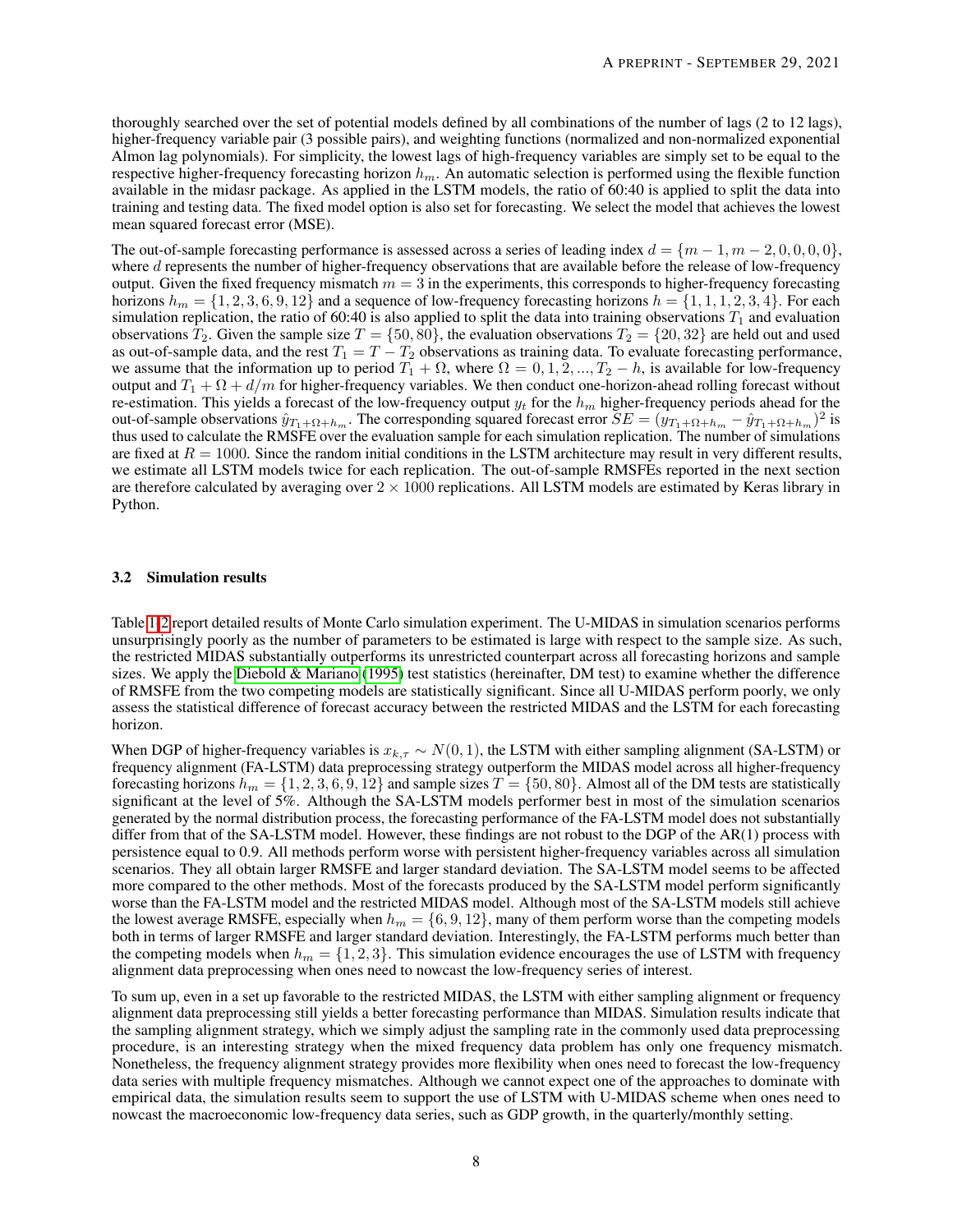## 4 Empirical application to Thai GDP growth

This section presents an empirical application of the proposed models to real world data. Specifically, we predict quarterly growth rate of Thai real GDP series using a vast array of macroeconomic indicators both quarterly and monthly, and assess the predictive performance of the SA-LSTM and FA-LSTM models across six higher-frequency forecasting horizons (i.e.  $h_m = 1, 2, 3, 6, 9, 12$ ). The predictive performance of the proposed LSTM modes are benchmarked against variety of competing models. Our empirical exercises focus on non-seasonally adjusted QGDP series and mimics the real-time situation in the sense that the data publication delays are replicated; hence, this is a pseudo

<span id="page-8-0"></span>

| Raw Obs. | $h_m$          | <b>MIDAS</b> | <b>U-MIDAS</b> |          | SA-LSTM   |          | FA-LSTM  |           |  |  |  |
|----------|----------------|--------------|----------------|----------|-----------|----------|----------|-----------|--|--|--|
|          |                |              |                | [6, 0:0] | [12, 0:0] | [4, 0:2] | [2, 0:5] | [1, 0:11] |  |  |  |
| 50       | $\mathbf{1}$   | 1.165        | 1.446          | $1.095*$ | 1.101     | 1.119    | 1.125    | 1.138     |  |  |  |
|          |                | (0.201)      | (0.299)        | (0.171)  | (0.176)   | (0.179)  | (0.178)  | (0.180)   |  |  |  |
|          | $\mathfrak{2}$ | 1.170        | 1.387          | $1.104*$ | 1.121     | 1.124    | 1.129    | 1.136     |  |  |  |
|          |                | (0.200)      | (0.267)        | (0.173)  | (0.195)   | (0.178)  | (0.182)  | (0.181)   |  |  |  |
|          | 3              | 1.171        | 1.359          | $1.114*$ | 1.129     | 1.127    | 1.132    | 1.148     |  |  |  |
|          |                | (0.195)      | (0.260)        | (0.176)  | (0.187)   | (0.180)  | (0.180)  | (0.183)   |  |  |  |
|          | 6              | 1.176        | 1.319          | $1.121*$ | 1.130     | 1.130    | 1.137    | 1.147     |  |  |  |
|          |                | (0.199)      | (0.250)        | (0.175)  | (0.186)   | (0.181)  | (0.183)  | (0.186)   |  |  |  |
|          | 9              | 1.175        | 1.308          | $1.112*$ | 1.125     | 1.129    | 1.142    | 1.150     |  |  |  |
|          |                | (0.248)      | (0.243)        | (0.175)  | (0.190)   | (0.180)  | (0.185)  | (0.185)   |  |  |  |
|          | 12             | 1.217        | 2.571          | $1.114*$ | 1.207     | 1.135    | 1.146    | 1.155     |  |  |  |
|          |                | (0.220)      | (0.997)        | (0.175)  | (0.262)   | (0.181)  | (0.184)  | (0.183)   |  |  |  |
| 80       | $\mathbf{1}$   | 1.120        | 1.167          | 1.158    | 1.146     | $1.106*$ | 1.117    | 1.130     |  |  |  |
|          |                | (0.145)      | (0.155)        | (0.175)  | (0.189)   | (0.140)  | (0.143)  | (0.146)   |  |  |  |
|          | $\overline{c}$ | 1.134        | 1.180          | 1.116    | $1.104*$  | 1.117    | 1.126    | 1.134     |  |  |  |
|          |                | (0.145)      | (0.156)        | (0.143)  | (0.140)   | (0.141)  | (0.147)  | (0.147)   |  |  |  |
|          | 3              | 1.136        | 1.216          | $1.106*$ | 1.111     | 1.122    | 1.128    | 1.132     |  |  |  |
|          |                | (0.151)      | (0.169)        | (0.140)  | (0.142)   | (0.143)  | (0.146)  | (0.146)   |  |  |  |
|          | 6              | 1.146        | 1.261          | $1.111*$ | 1.168     | 1.126    | 1.130    | 1.139     |  |  |  |
|          |                | (0.153)      | (0.180)        | (0.144)  | (0.183)   | (0.147)  | (0.147)  | (0.146)   |  |  |  |
|          | 9              | 1.155        | 1.322          | 1.117    | $1.114*$  | 1.125    | 1.136    | 1.142     |  |  |  |
|          |                | (0.154)      | (0.200)        | (0.143)  | (0.142)   | (0.145)  | (0.146)  | (0.150)   |  |  |  |
|          | 12             | 1.153        | 1.389          | $1.116*$ | 1.122     | 1.135    | 1.138    | 1.147     |  |  |  |
|          |                | (0.155)      | (0.214)        | (0.142)  | (0.146)   | (0.147)  | (0.148)  | (0.146)   |  |  |  |

**Table 1:** Out-of-sample RMSFE results for Monte Carlo simulation (DGP:  $x_{k,\tau} \sim N(0, 1)$ )

*Notes*: This table reports out-of-sample RMSFE results for simulation exercises. Except the first two columns, the table reports average RMSFE across 1,000 replications  $\times$  2 estimations per replication. Standard deviation is reported in parentheses. \* indicates the lowest average RMSFE in the given forecasting horizon. Bold text indicates that the null hypothesis of the two methods having the same forecast accuracy is rejected at the 5% significance level using [Diebold & Mariano](#page-16-25) [\(1995\)](#page-16-25) test statistics. The timesteps and lag specification of the input data, which are fixed across all forecasting horizons, are shown for each LSTM model. Since the SA-LSTM models take no lagged variables, the lag specification of [0:0] is simply shown. The optimal batch size for each LSTM model in each forecasting horizon are separately reported in Table [A.1.](#page-18-0) Given the number of higher-frequency variables  $K = 3$ , the total number of variables used in each LSTM model are  $K \times J + 1 = 3, 3, 9, 18, 36$ , respectively.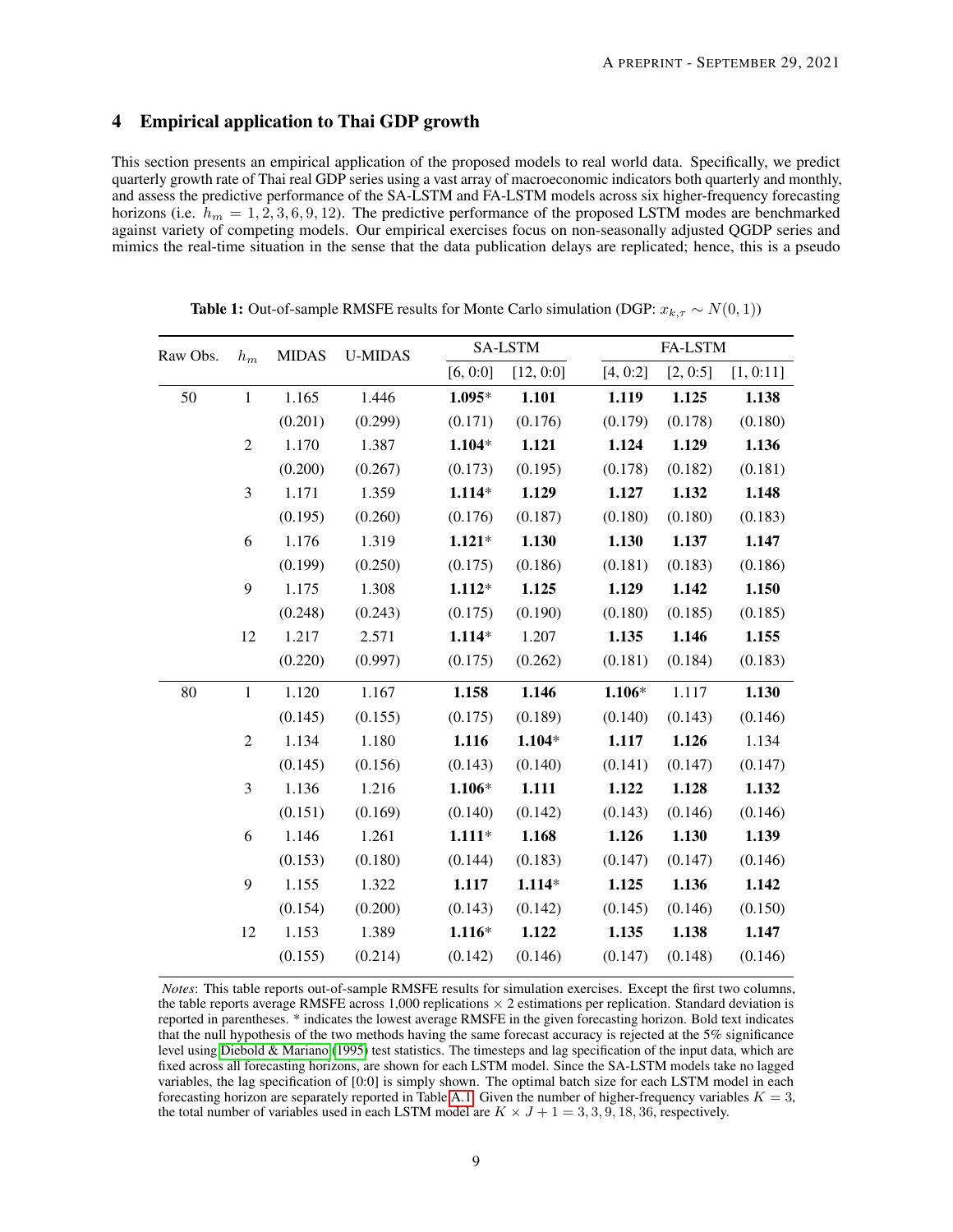real-time forecast evaluation. To be policy relevant, we additionally recalculate the GDP growth as an annual rate using the quarterly forecasts computed by the FA-LSTM model. The annualized QGDP growth forecasts are then compared with the publicly available forecasts produced by the Bank of Thailand model at various forecasting horizons.

#### 4.1 Data

Regarding the macroeconomic series, we first collect all quarterly and monthly series available in the [BOT](https://www.bot.or.th/English/Statistics/Pages/default.aspx) database. The time of the first available observation differs from series to series, and all of them are available up to the end of

| Raw obs. | $h_m$          | <b>MIDAS</b> | <b>U-MIDAS</b> |          | SA-LSTM   |          | FA-LSTM  |           |  |  |  |
|----------|----------------|--------------|----------------|----------|-----------|----------|----------|-----------|--|--|--|
|          |                |              |                | [6, 0:0] | [12, 0:0] | [4, 0:2] | [2, 0:5] | [1, 0:11] |  |  |  |
| 50       | $\mathbf{1}$   | 2.066        | 2.311          | 2.108    | 2.633     | 1.922    | $1.634*$ | 1.741     |  |  |  |
|          |                | (0.616)      | (0.696)        | (1.395)  | (3.581)   | (0.924)  | (0.559)  | (0.538)   |  |  |  |
|          | $\sqrt{2}$     | 2.142        | 3.809          | 2.229    | 3.013     | 2.114    | 1.999    | $1.963*$  |  |  |  |
|          |                | (0.713)      | (1.523)        | (1.359)  | (6.200)   | (0.938)  | (0.646)  | (0.599)   |  |  |  |
|          | 3              | 2.251        | 3.440          | 2.014    | 3.128     | 2.193    | 1.989*   | 2.108     |  |  |  |
|          |                | (0.729)      | (1.190)        | (0.738)  | (6.857)   | (0.750)  | (0.625)  | (0.659)   |  |  |  |
|          | 6              | 2.415        | 3.501          | 2.495    | $2.141*$  | 2.469    | 2.403    | 2.507     |  |  |  |
|          |                | (0.815)      | (1.193)        | (1.226)  | (0.975)   | (0.816)  | (0.768)  | (0.782)   |  |  |  |
|          | 9              | 2.787        | 3.630          | $2.616*$ | 4.194     | 2.686    | 2.743    | 2.798     |  |  |  |
|          |                | (1.044)      | (1.250)        | (0.849)  | (9.771)   | (0.894)  | (0.905)  | (0.934)   |  |  |  |
|          | 12             | 2.826        | 3.215          | 2.750*   | 2.979     | 2.859    | 2.870    | 3.005     |  |  |  |
|          |                | (0.938)      | (0.995)        | (0.900)  | (3.350)   | (0.993)  | (0.978)  | (1.066)   |  |  |  |
| 80       | $\mathbf{1}$   | 1.901        | 2.079          | 1.780    | 2.663     | 1.530    | $1.524*$ | 1.571     |  |  |  |
|          |                | (0.449)      | (0.48)         | (0.813)  | (4.020)   | (0.416)  | (0.376)  | (0.360)   |  |  |  |
|          | $\overline{2}$ | 1.947        | 2.094          | 1.842    | 2.970     | 1.750    | $1.602*$ | 1.653     |  |  |  |
|          |                | (0.447)      | (0.469)        | (0.847)  | (4.437)   | (0.474)  | (0.365)  | (0.384)   |  |  |  |
|          | 3              | 2.026        | 2.079          | 1.842    | 2.557     | 1.824    | $1.764*$ | 1.830     |  |  |  |
|          |                | (0.457)      | (0.443)        | (0.784)  | (2.965)   | (0.467)  | (0.390)  | (0.447)   |  |  |  |
|          | 6              | 2.156*       | 2.187          | 2.183    | 2.213     | 2.372    | 2.223    | 2.388     |  |  |  |
|          |                | (0.462)      | (0.470)        | (0.536)  | (1.466)   | (0.707)  | (0.536)  | (0.594)   |  |  |  |
|          | 9              | $2.423*$     | 2.656          | 2.547    | 3.460     | 2.570    | 2.579    | 2.631     |  |  |  |
|          |                | (0.575)      | (0.608)        | (0.690)  | (5.761)   | (0.656)  | (0.660)  | (0.672)   |  |  |  |
|          | 12             | 2.617        | 2.754          | 2.648    | $2.535*$  | 2.762    | 2.737    | 2.794     |  |  |  |
|          |                | (0.644)      | (0.636)        | (0.649)  | (1.158)   | (0.774)  | (0.718)  | (0.743)   |  |  |  |

<span id="page-9-0"></span>**Table 2:** Out-of-sample RMSFE results for Monte Carlo simulation (DGP:  $x_{k,\tau} = 0.9x_{k,\tau-1} + \epsilon_{\tau}$ )

*Notes*: This table reports out-of-sample RMSFE results for simulation exercises. Except the first two columns, the table reports average RMSFE across 1,000 replications  $\times$  2 estimations per replication. Standard deviation is reported in parentheses. \* indicates the lowest average RMSFE in the given forecasting horizon. Bold text indicates that the null hypothesis of the two methods having the same forecast accuracy is rejected at the 5% significance level using [Diebold & Mariano](#page-16-25) [\(1995\)](#page-16-25) test statistics. The timesteps and lag specification of the input data, which are fixed across all forecasting horizons, are shown for each LSTM model. Since the SA-LSTM models take no lagged variables, the lag specification of [0:0] is simply shown. The optimal batch size for each LSTM model in each forecasting horizon are separately reported in Table [A.1.](#page-18-0) Given the number of higher-frequency variables  $K = 3$ , the total number of variables used in each LSTM model are  $K \times J + 1 = 3, 3, 9, 18, 36$ , respectively.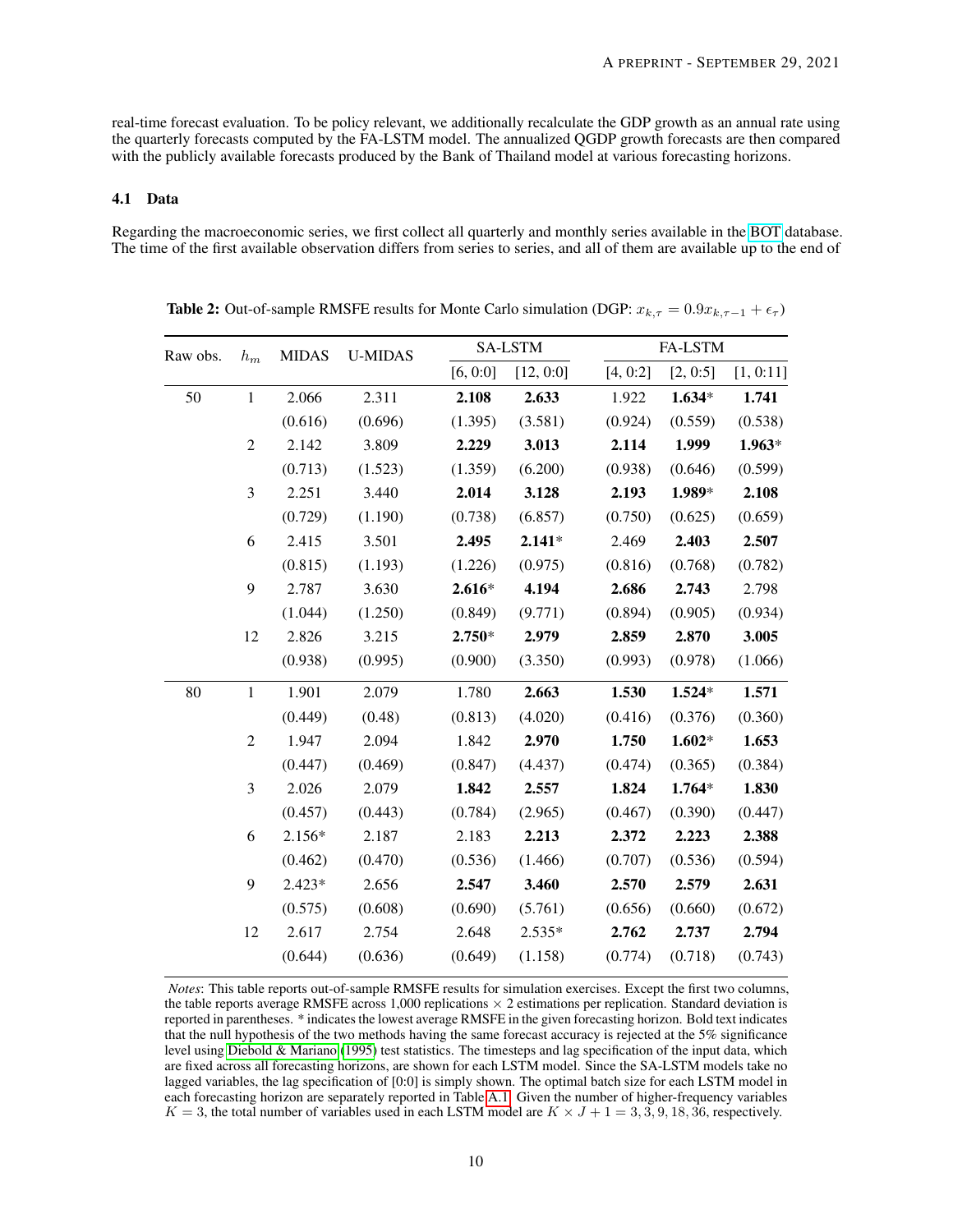2020. The longest series start at 1993M1 and 1993Q1 for monthly and quarterly series, respectively. To prevent very short samples, we filter out the series of which the first period is available later than the cut-off period of 2001M1. The final dataset of variables contains five quarterly and 35 monthly series. We impute zero values for the series that start later than 1993M1 for the monthly series and 1993Q1 for the quarterly series. The full list of the series with further details appear in the Online Appendix B. The quarterly real GDP (QGDP) series in chained volumes from 1993Q1 to 2020Q4 are available from the [Office of the National Economic and Social Development Council](https://www.nesdc.go.th/nesdb_en/main.php?filename=national_account) (NESDC). The growth rate is then calculated directly as  $100 \times (QGDP_{t+1} - QGDP_t)/QGDP_t$ .

Except QGDP series, all macroeconomic series are final revised data and supposedly published with a delay of up to one month according to the observed typical pattern between the end of the reference period and the date of the respective release. This implies that if we need to forecast the QGDP growth for 2019Q1 three months before the quarter ends (i.e.  $h_m = 3$ ), we will need data up to the end of 2018M12. Given that all macroeconomic series are published with a delay, it effectively means that the contemporaneous lags are 2018M11 and 2018Q3 for monthly and quarterly series, respectively. The QGDP series is periodically published within eight weeks after the end of the reference period; hence, it is available for forecasting at the beginning of the third month of the next quarter. Again, for example, if we need to forecast the QGDP growth at the end of 2019Q1, the first available lag to be used as the autoregressive (AR) term of the QGDP growth series is 2018Q3 for  $h_m = 2, 3$ , and 2018Q4 for  $h_m = 1$ .

#### 4.2 Empirical design

We evaluate the predictive performance of the LSTM using U-MIDAS scheme (i.e. FA-LSTM) and the SA-LSTM models on the out-of-sample data, containing 52 quarters, from 2008Q1 to 2020Q4. Six projections are computed for six higher-frequency forecasting horizons ( $h_m = 1, 2, 3, 6, 9, 12$ ) for each QGDP observation of the out-of-sample period. All competing models are recursively configured and estimated at the beginning of each quarter using the information up to the end of the last available month for a given forecasting horizon  $h_m$ . For the first forecast at the end of 2008Q1, for example, the competing models are configured and estimated at the beginning of 2008M3 ( $h_m = 1$ ), 2008M2 ( $h_m = 2$ ), 2008M1 ( $h_m = 3$ ), 2007M10 ( $h_m = 6$ ), 2007M7 ( $h_m = 9$ ), and 2007M4 ( $h_m = 12$ ) using the data up to the end of 2008M2, 2008M1, 2007M12, 2007M9, 2007M6, and 2007M3, respectively.

As a natural comparison, we compare out-of-sample forecasts of the proposed models with the univariate LSTM, denoted as UNI-LSTM, model. The next section shows that, before the COVID-19 pandemic, this relatively much simpler univariate LSTM benchmark turns out to be a very strong competitor to the proposed models. Following the MIDAS literature for short-term GDP growth predictions [\(Marcellino & Schumacher, 2010;](#page-16-8) [Babii et al., 2021\)](#page-16-16), the simple benchmark AR(1) model is also used as an additional benchmark for assessing the short-term forecasting  $(h_m = 1, 2, 3)$  performance of the proposed models. Although the LSTM effectively capture the sequential information in the input data, the nature of the economy is highly dynamic and its structure may substantially change over time. If that is the case, the advantages of LSTM architecture having both a short-term and a long-term memory might be trivial. We therefore report the results for the artificial neural networks (ANN) model using the U-MIDAS scheme, denoted U-MIDAS-ANN, as another competing model.

To assess the predictive performance of the models, we compare RMSFE of the proposed models with the benchmark models in a recursive forecasting exercise. We additionally relate the mean squared forecast error (MSFE) of the proposed models to the variance of QGDP growth over the evaluation period following [Marcellino & Schumacher](#page-16-8) [\(2010\)](#page-16-8). A ratio of less than one indicates that the predictive performance of a model is to some extent informative. We also apply the DM test statistics [\(Diebold & Mariano, 1995\)](#page-16-25) to examine whether the difference of RMSFE from the two competing models are statistically significant.

#### 4.3 Model specification and hyperparameter tuning

The following ADL-MIDAS-like equation is applied as a *guiding* model specification for the proposed FA-LSTM and the alternative U-MIDAS-ANN models for all forecasting horizons:

<span id="page-10-0"></span>
$$
y_{t+h} = \alpha + \sum_{j=0}^{P_Q - 1} \lambda_j y_{t-j} + \sum_{k=1}^{K_Q} \sum_{j=0}^{P_Q - 1} b_j^k x_{k,t-j}^Q + \sum_{k=1}^{K_M} \sum_{j=0}^{P_M - 1} b_j^k x_{k,t-j}^M + \epsilon_{t+h}
$$
(9)

where  $x_k^Q$  and  $x_k^M$  represents low-frequency quarterly and higher-frequency monthly variable, respectively. The guiding specification [\(9\)](#page-10-0) involves a contemporaneous and  $P_Q - 1$  lags of  $x_t^Q$  and a contemporaneous and  $P_M - 1$  lags of  $x_t^M$ . Following [Clements & Galvão](#page-16-6) [\(2008\)](#page-16-6), we add the AR dynamics  $y_{t-j}$  to a guiding model specification so as to provide a more flexible dynamic specification. This approach is, from the econometric point of view, useful to handle eventual serial correlation in the idiosyncratic components (Marcellino  $\&$  Schumacher, 2010). For simplicity, we apply the same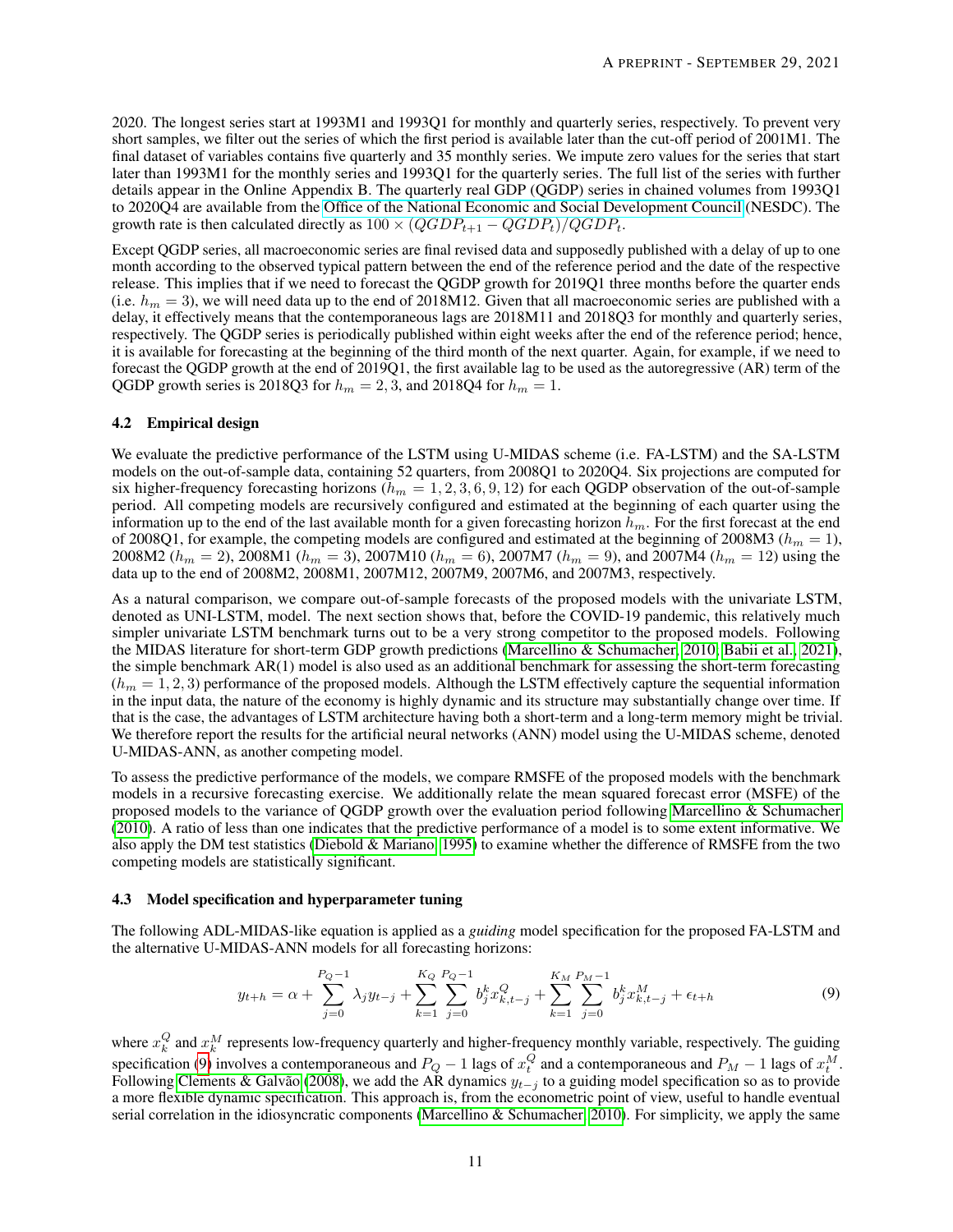lag orders for all variables having the same frequency mismatch ratio; hence, quarterly variables and AR dynamics  $y_t$  included in a given model are always forced to have the same contemporaneous and  $P_Q - 1$  lags. Equation [\(10\)](#page-11-0) presents a guiding model specification for the SA-LSTM model:

<span id="page-11-0"></span>
$$
y_{t+h} = \alpha + \sum_{k=1}^{K_M} \sum_{j=0}^{P_M - 1} b_j^k x_{k,t-j}^M + \epsilon_{t+h}
$$
\n(10)

It differs from that of the FA-LSTM model since the SA-LSTM model can not take more than one frequency mismatch ratio in the model specification. This guiding model specification is used for all nowcasting and forecasting horizons.

Since a choice of model specification (i.e. the number of lag orders  $P$  and a set of  $K$  variables) would consequently affect a selection of hyperparameters, both optimal number of lag orders and hyperparameters are simultaneously selected using the grid search method for all competing models, except the benchmark UNI-LSTM and AR(1) models. For each combination of lag orders and hyperparameters, we first use the Least Absolute Shrinkage and Selection Operator (LASSO) regression [\(Tibshirani, 1996\)](#page-17-3) to select a set of variables which minimize 5-fold time series cross validation (i.e. the previous four quarters of a given out-of-sample forecast) in terms of MSFE. The resulting variables are presumably considered as the best available set of variables for forecasting the next out-of-sample period. Second, we apply the ratio of 80:20 to split the available information into training and validation samples, fit the model using training samples, and then compute the forecasts for the validation samples using a fixed forecast scheme. Lastly, we compare the predictive performance on validation samples of all combinations in terms of RMSFE. Since the random initial conditions in the algorithm may result in very different forecasts, each combination is estimated three times and calculate an average RMSFE. We select a combination of lag orders and hyperparameters which achieves the lowest RMSFE. Note that the whole model configuration process is recursively conducted in every out-of-sample forecast; hence, the combination of variables, maximal lag orders, and hyperparameters are allowed to change over time. Since the number of foreign tourists unprecedentedly drop to zero in April 2019 due to the travel restrictions imposed around the world caused by the COVID-19 pandemic, the number of foreign tourists variable is therefore directly added into the selected set of variables starting from 2019Q1 unless it is automatically selected by the LASSO.

Concerning for the candidate hyperparameters of the FA-LSTM model, we consider a following set of batch size =  $\{[input/5], [input/3], [input/2]\}$ ; timesteps =  $\{3, 6, 12, 18\}$ ; and the number of LSTM memory cells =  $\{(128), (256), (512), (128, 128), (256, 256)\}\,$ , where the number of elements inside the brackets equals to the number of hidden layer(s). As for the lag specification, we consider a small set of monthly lag order =  $\{3, 6, 9\}$  and quarterly lag order  $=\{1, 2, 3\}$ . The same candidate set of batch size, LSTM memory cells size, monthly lag order, and quarterly lag order are also considered for the FA-ANN model. As for the SA-LSTM model, the different set of candidate hyperparameters are considered except the batch size. We consider the larger set of the number of LSTM memory cells  $= \{32, 64, 128, [32, 32], [64, 64], [128, 128]\}$  and timesteps  $= \{3, 6, 12, 18, 24\}$ . Lastly, for the UNI-LSTM model, we consider a set of batch size =  $\{[input/5], [input/3], [input/2], [input/1]\}$ ; the number of LSTM memory cells =  $\{(8), (16), (32), (64)\}$ ; and timesteps =  $\{3, 6, 12, 15, 18, 24\}$ . To prevent overfitting, we employ the early stopping of five epochs and set the maximum epoch to 200. The optimal set of hyperparameters and lag specification is therefore selected from a total of 540, 90, 96, and 135 combinations when recursively performing the grid search for FA-LSTM, SA-LSTM, UNI-LSTM, and FA-ANN models, respectively.

#### 4.4 Empirical results

Given the model configuration in each out-of-sample forecast for each forecasting horizon  $h_m$ , we conduct one-horizonahead forecast using the horizon-specific model. Except the simple AR(1) benchmark model, all competing models are estimated 100 times so as to account for the stochastic nature of the algorithm, and take the average value as the out-of-sample forecast of the respective model. The estimation sample depends on the model configuration and the information available at each period in time.

Relative forecast accuracy of the competing models on the non-seasonally adjusted QGDP growth series can be found in Table [3.](#page-12-0) We first focus only on the full out-of-sample 52 periods (2008Q1-2020Q4). The results show that the FA-LSTM model performs significantly better than the benchmark UNI-LSTM model only at the 6-month horizon, and is better, numerically but not statistically, at the 1-month horizon. The SA-LSTM model perform worse than those of the UNI-LSTM model at all horizons. The alternative FA-ANN model is better, numerically but not statistically, only at the 2-month horizon. Overall, the benchmark UNI-LSTM model seems to produce more accurate forecasts compared to these alternatives at all horizons. Compared with the simple benchmark AR(1) model, both FA-LSTM and the alternative FA-ANN models perform significantly better for all forecasting horizons. The SA-LSTM model also produce more accurate forecasts than the benchmark AR(1) for all horizon, the difference is only statistically significant at the 3-month horizon. Most of the relative MSFEs of all models are unsurprisingly less than one for all horizons as the variance of the non-seasonally adjusted QGDP growth series is considerably high. In terms of the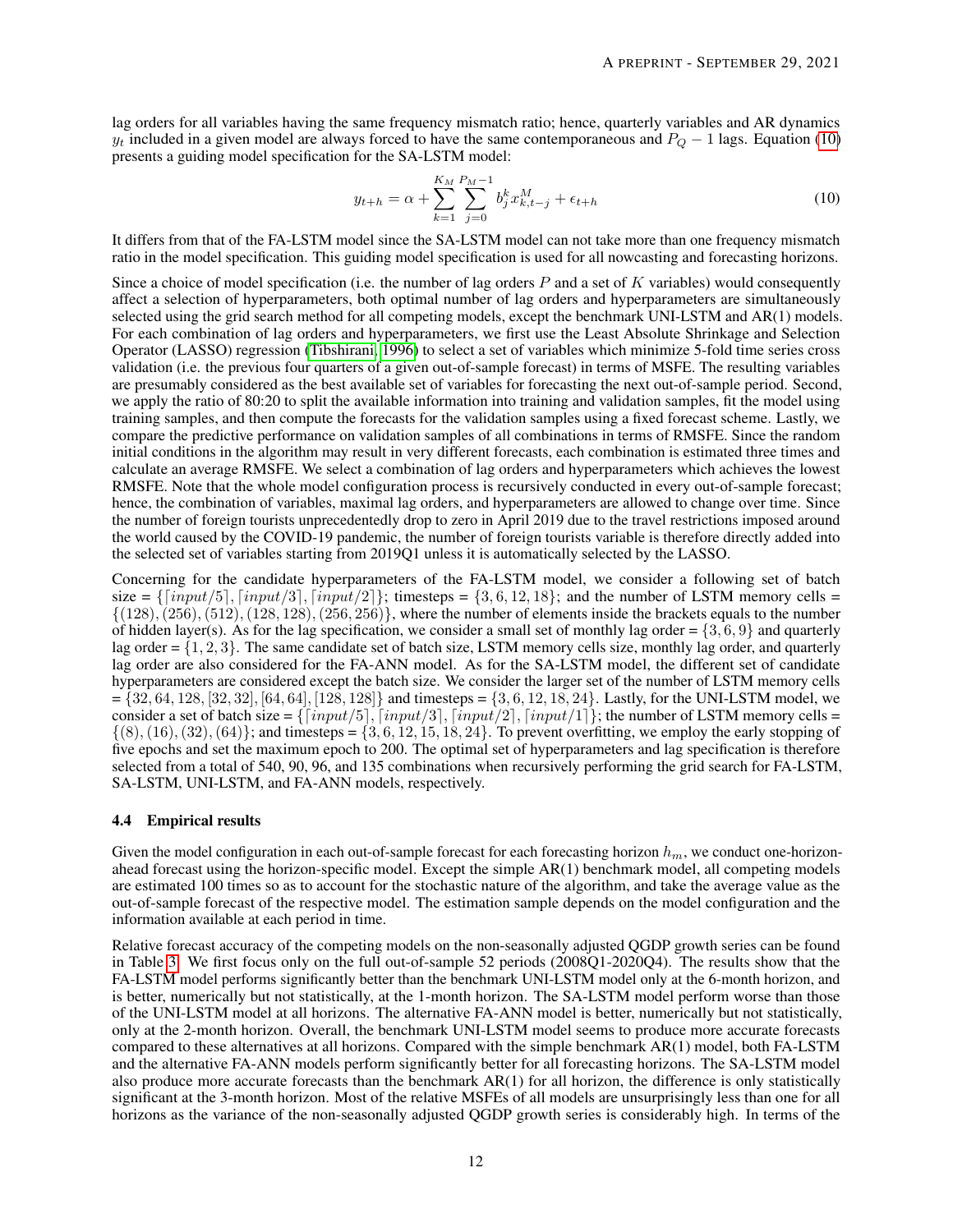<span id="page-12-0"></span>

|                  | 2008Q1-2020Q4 |           |            |       | Exclude large downturns |            | Large downturns |           |            |  |  |
|------------------|---------------|-----------|------------|-------|-------------------------|------------|-----------------|-----------|------------|--|--|
|                  |               | Rel. RMSE | Rel.       |       | Rel. RMSE               | Rel.       |                 | Rel. RMSE | Rel.       |  |  |
|                  | Uni           | AR(1)     | <b>MSE</b> | Uni   | AR(1)                   | <b>MSE</b> | Uni             | AR(1)     | <b>MSE</b> |  |  |
| 1-month horizon  |               |           |            |       |                         |            |                 |           |            |  |  |
| <b>FA-LSTM</b>   | 0.917         | 0.563     | 0.318      | 1.046 | 0.593                   | 0.349      | 0.728           | 0.504     | 0.255      |  |  |
| <b>SA-LSTM</b>   | 1.330         | 0.817     | 0.669      | 1.564 | 0.887                   | 0.782      | 0.968           | 0.671     | 0.452      |  |  |
| UNI-LSTM         | 3.593         | 0.615     | 0.378      | 3.206 | 0.567                   | 0.320      | 4.340           | 0.693     | 0.482      |  |  |
| <b>FA-ANN</b>    | 1.020         | 0.627     | 0.393      | 1.151 | 0.653                   | 0.424      | 0.831           | 0.576     | 0.333      |  |  |
| AR(1)            | 1.627         | 5.846     | 1.001      | 1.763 | 5.652                   | 0.994      | 1.442           | 6.260     | 1.003      |  |  |
| 2-month horizon  |               |           |            |       |                         |            |                 |           |            |  |  |
| FA-LSTM          | 1.044         | 0.608     | 0.370      | 1.198 | 0.676                   | 0.455      | 0.745           | 0.457     | 0.209      |  |  |
| <b>SA-LSTM</b>   | 1.323         | 0.770     | 0.594      | 1.381 | 0.780                   | 0.604      | 1.229           | 0.753     | 0.569      |  |  |
| UNI-LSTM         | 3.403         | 0.582     | 0.339      | 3.191 | 0.565                   | 0.317      | 3.837           | 0.613     | 0.377      |  |  |
| <b>FA-ANN</b>    | 0.999         | 0.582     | 0.339      | 1.126 | 0.636                   | 0.402      | 0.761           | 0.466     | 0.218      |  |  |
| AR(1)            | 1.718         | 5.846     | 1.001      | 1.771 | 5.652                   | 0.994      | 1.632           | 6.260     | 1.003      |  |  |
| 3-month horizon  |               |           |            |       |                         |            |                 |           |            |  |  |
| <b>FA-LSTM</b>   | 1.237         | 0.786     | 0.618      | 1.262 | 0.792                   | 0.623      | 1.193           | 0.774     | 0.601      |  |  |
| <b>SA-LSTM</b>   | 1.431         | 0.909     | 0.827      | 1.317 | 0.827                   | 0.679      | 1.608           | 1.044     | 1.092      |  |  |
| UNI-LSTM         | 3.713         | 0.635     | 0.404      | 3.547 | 0.628                   | 0.391      | 4.062           | 0.649     | 0.422      |  |  |
| <b>FA-ANN</b>    | 1.043         | 0.663     | 0.440      | 0.902 | 0.566                   | 0.318      | 1.249           | 0.810     | 0.659      |  |  |
| AR(1)            | 1.574         | 5.846     | 1.001      | 1.594 | 5.652                   | 0.994      | 1.541           | 6.260     | 1.003      |  |  |
| 6-month horizon  |               |           |            |       |                         |            |                 |           |            |  |  |
| <b>FA-LSTM</b>   | 0.938         |           | 0.420      | 0.962 |                         | 0.449      | 0.890           |           | 0.361      |  |  |
| <b>SA-LSTM</b>   | 1.259         |           | 0.756      | 1.296 |                         | 0.815      | 1.184           |           | 0.638      |  |  |
| UNI-LSTM         | 4.034         |           | 0.477      | 3.950 |                         | 0.485      | 4.217           |           | 0.455      |  |  |
| <b>FA-ANN</b>    | 1.101         |           | 0.578      | 1.067 |                         | 0.552      | 1.167           |           | 0.619      |  |  |
| 9-month horizon  |               |           |            |       |                         |            |                 |           |            |  |  |
| <b>FA-LSTM</b>   | 1.197         |           | 0.629      | 1.229 |                         | 0.727      | 1.112           |           | 0.440      |  |  |
| <b>SA-LSTM</b>   | 1.295         |           | 0.738      | 1.204 |                         | 0.698      | 1.500           |           | 0.801      |  |  |
| <b>UNI-LSTM</b>  | 3.874         |           | 0.440      | 3.936 |                         | 0.482      | 3.731           |           | 0.356      |  |  |
| <b>FA-ANN</b>    | 1.041         |           | 0.476      | 1.016 |                         | 0.497      | 1.100           |           | 0.431      |  |  |
| 12-month horizon |               |           |            |       |                         |            |                 |           |            |  |  |
| FA-LSTM          | 1.071         |           | 0.563      | 0.960 |                         | 0.516      | 1.345           |           | 0.644      |  |  |
| <b>SA-LSTM</b>   | 1.276         |           | 0.799      | 1.242 |                         | 0.863      | 1.372           |           | 0.670      |  |  |
| <b>UNI-LSTM</b>  | 4.092         |           | 0.490      | 4.243 |                         | 0.560      | 3.728           |           | 0.356      |  |  |
| <b>FA-ANN</b>    | 1.012         |           | 0.502      | 0.878 |                         | 0.432      | 1.326           |           | 0.625      |  |  |

Table 3: Out-of-sample forecast comparisons for non-seasonally adjusted QGDP growth

*Notes*: This table reports out-of-sample forecast comparisons for six forecasting horizons  $(h_m = 1, 2, 3, 6, 9, 12)$ . Columns 2-4 report comparison results for the full out-of-sample 52 periods (2008Q1-2020Q4). Columns 8-10 report comparison results for the large economic downturn periods (see main text for more discussion), while columns 5-7 report the results for the out-of-sample data which exclude the large economic downturn periods. In each comparison period, column *Uni* and column *AR(1)* report root mean squared forecasts error relative to the univariate LSTM and AR(1) models, respectively, while column *Rel. MSE* reports mean squared forecasts error relative to the variance of QGDP growth. The variance of QGDP growth series in each evaluation period is 34.138, 32.151, and 39.066, respectively. As for the relative RMSFE measures, bold text indicates that the null hypothesis of the two methods having the same forecast accuracy is rejected at the 5% significance level using [Diebold & Mariano](#page-16-25) [\(1995\)](#page-16-25) test statistics.

relative MSFEs, the UNI-LSTM also provide the most information content at all horizons. Only the FA-LSTM model that is more informative at one and six months ahead. We also observe that, as new monthly information becomes available, the forecast accuracy of the FA-LSTM model at the nowcasting horizons  $(h_m = 1, 2, 3)$  improve with the horizon. However, all competing models being considered here cannot always improve with this information. This could be a result of the non-optimality in our model configuration process that simultaneously select the optimal set of variables and hyperparameters.

Following [Babii et al.](#page-16-16) [\(2021\)](#page-16-16), we additionally examine whether the gains in predictive performance are persistent over recursions or simply dominated by differences in performance in only a few periods. We compute the cumulative sum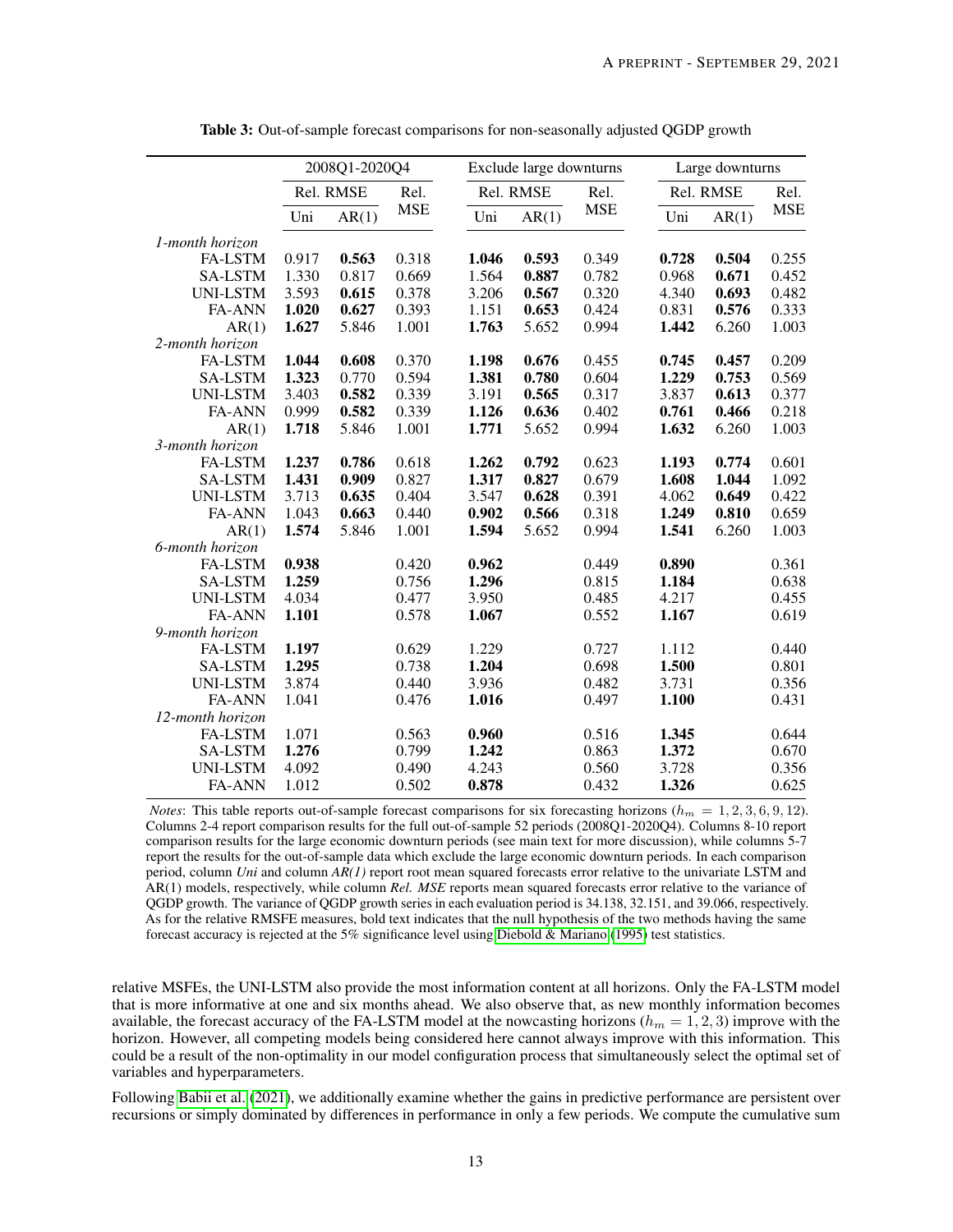<span id="page-13-0"></span>

Figure 3: Cumulative sum of loss differentials (CUMSFE) of FA-LSTM model versus the benchmark univariate LSTM model at 1-month horizon.

*Notes*: Solid line corresponds to CUMSFE. Positive columns correspond to positive loss differential  $(e_{q,uni}^2 - e_{q,fa}^2)$ indicating that the FA-LSTM model has smaller squared forecast errors compared to the benchmark univariate LSTM model, and negative columns indicate the opposite.

of squared forecast error (CUMSFE) loss differential of the FA-LSTM and the benchmark UNI-LSTM models for the 1-month horizon. The CUMSFE for the benchmark UNI-LSTM model versus the FA-LSTM model for quarter  $q = t, t + 1, t + 2, ..., t + k$  is defined as:

$$
CUMSFE_{t,t+k} = \sum_{q=t}^{t+k} (e_{q,uni}^2 - e_{q,fa}^2)
$$
\n(11)

where t is the first prediction at the end of 2016Q1,  $t + k$  is the last prediction at the end of 2020Q4, and  $e_{q,uni}$  and  $e_{q,f_a}$  are the forecast errors for quarter q from the benchmark UNI-LSTM and the FA-LSTM models, respectively. For an out-of-sample forecast of quarter t, a positive value of loss differential  $e_{q,uni}^2 - e_{q,fa}^2$  indicates that the FA-LSTM model has smaller squared forecast errors compared to the benchmark UNI-LSTM model. Figure [3](#page-13-0) shows the plot of CUMSFE and loss differential for the 1-month horizon. We observe that the gains in predictive performance are not persistent throughout the out-of-sample periods. Notably, the large gains (i.e. positive loss differential) of the FA-LSTM model can be observed during the unprecedented events like the 2011 great flood in Thailand and the COVID-19 pandemic. This result suggests that our predictive performance might be mostly driven by these unusual periods in our out-of-sample observations. To verify this, we thus turn our focus back to Table [3.](#page-12-0) The last three columns (8-10) report the results for the out-of-sample forecasts in the financial crisis period, the great flood in Thailand period, and the COVID-19 pandemic period. For simplicity, we define the financial crisis period as 2008Q1-2008Q4; the great flood in Thailand period as 2011Q1-2011Q4, and the COVID-19 period as 2019Q1-2020Q4. Columns 5-7 report the results for the out-of-sample periods which exclude the aforementioned large economic downturns.

The results, in terms of ranking, for the out-of-sample forecasts in the periods of large economic downturn and the periods which exclude large economic downturn largely remain the same compared to the previously discussed ones. Here, we focus only on the nowcasting horizon  $h_m = 1, 2, 3$ . The forecast accuracy of the FA-LSTM model improves in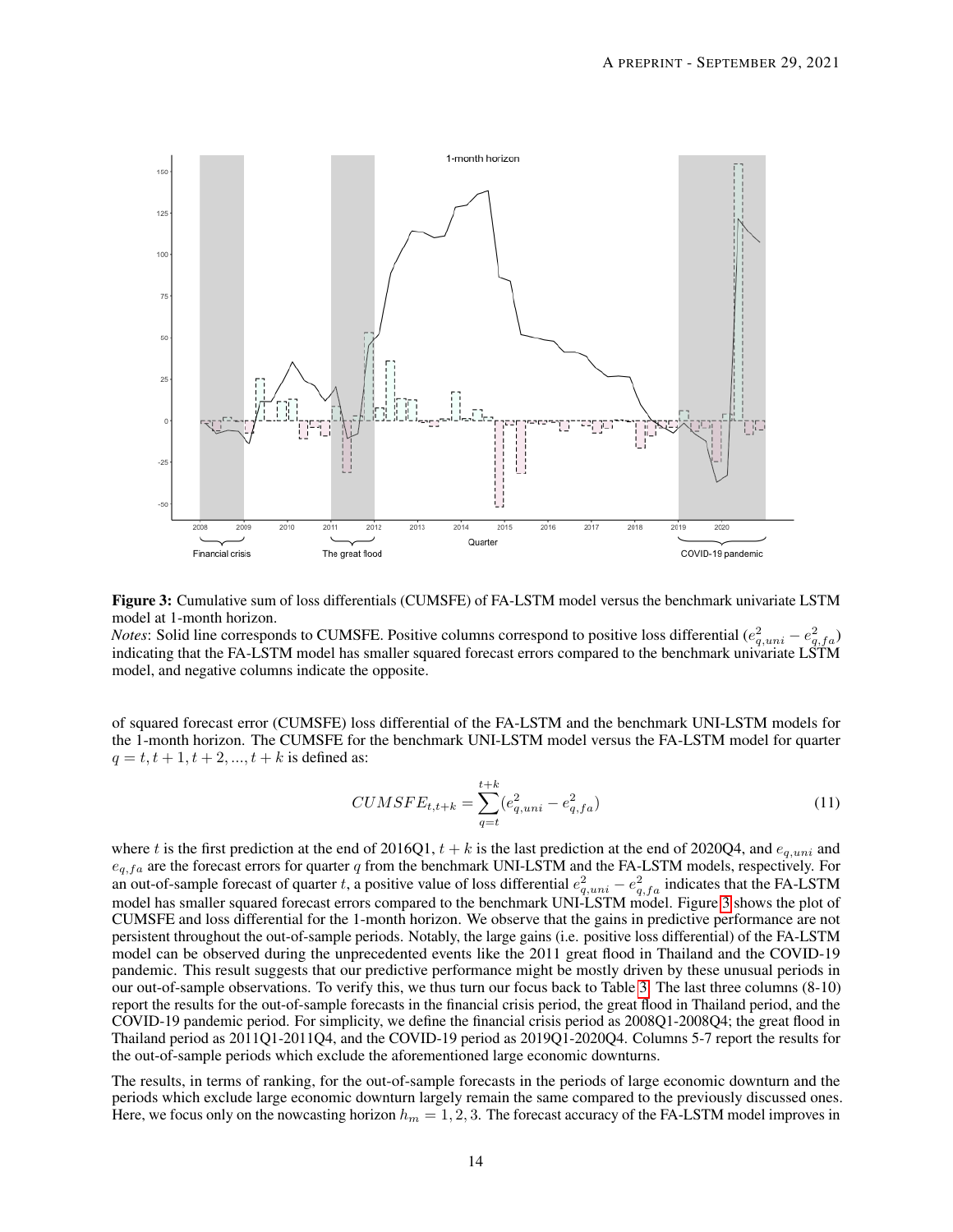the large economic downturn periods; however, deteriorates when we exclude the large economic downturns. Conversely, the forecast accuracy of the benchmark UNI-LSTM model notably deteriorate in the large economic downturn, but improve when we remove the large economic downturn periods. Compared with the benchmark UNI-LSTM model, the results indicate that the FA-LSTM model perform significantly better during economic downturn periods at 1- and 2-month horizons; however, the benchmark UNI-LSTM model fits better when the economic downturn is absent. The results imply that our FA-LSTM model can help to nowcast QGDP during unprecedented events.

To be policy relevant, we additionally compare the annualized QGDP forecasts of the FA-LSTM model with the publicly available BOT model implied annual GDP forecasts at  $h_m = 1, 3, 6, 9, 12$ . To this end, we exploit both the forecasts produced by FA-LSTM model and the actual QGDP of the prior quarter(s) in the same year. For the 12-month ahead  $(h_m = 12)$  annual forecast at the beginning of 2008, for example, we use the forecasts of 2008Q1 at 3-month horizon, 2008Q2 at 6-month horizon, 2008Q3 at 9-month horizon, and 2008Q4 at 12-month horizon. Then, for the 9-month ahead ( $h_m = 9$ ) annual forecast at the beginning of April 2008, we use the actual QGDP growth of 2008Q1, the forecasts of 2008Q2 at 3-month horizon, 2008Q3 at 6-month horizon, and 2008Q4 at 9-month horizon. Note that we abstract from additional complications such as those resulting from publication delay of the QGDP series.

<span id="page-14-0"></span>

Figure 4: Annualized QGDP growth of the FA-LSTM model versus the BOT model implied annual GDP growth. *Notes*: For each year, the projection of annual GDP growth are made at the beginning of January ( $h_m = 12$ ), April  $(h_m = 9)$ , July  $(h_m = 6)$ , October  $(h_m = 3)$ , and December  $(h_m = 1)$ . Dashed line corresponds to annualized QGDP growth produced by the FA-LSTM model, dotted line corresponds to the BOT model implied annual GDP growth, and solid line corresponds to the final annual GDP growth.

Concerning for the BOT forecast, the figures are compiled from various documents officially published by the BOT. Specifically, we take the annual GDP growth forecasts that appear in the minutes of the monetary policy committee meetings, the monetary policy report, inflation report, and the press release, which are all publicly available on the BOT websites. We use the first available forecast that published later than the beginning of the annualized QGDP forecast period for each forecasting horizon. Again, for example, for the 12-month ahead ( $h_m = 12$ ) annual forecast at the beginning of 2008, the 2008 annual GDP growth forecast published in January 2008 inflation report is used.

In Figure [4,](#page-14-0) we plot the annualized QGDP growth forecast of the FA-LSTM model versus BOT model implied annual forecast for  $h_m = 1, 3, 6, 9, 12$ . In each year, we intentionally plot all five forecasts to present the development of the forecasts in each forecasting horizon  $h_m$ . The BOT model unsurprisingly produces smoother forecasts as the FA-LSTM model performs poorly at longer horizons, i.e.  $h_m = 9, 12$ . However, we can observe substantially improvement at the shorter horizon  $h_m = 1$  and 3. In Table [4,](#page-15-1) we reports the predictive performance of both models at each forecasting horizon. The results confirm that the forecast accuracy of the annualized QGDP growth forecast of the FA-LSTM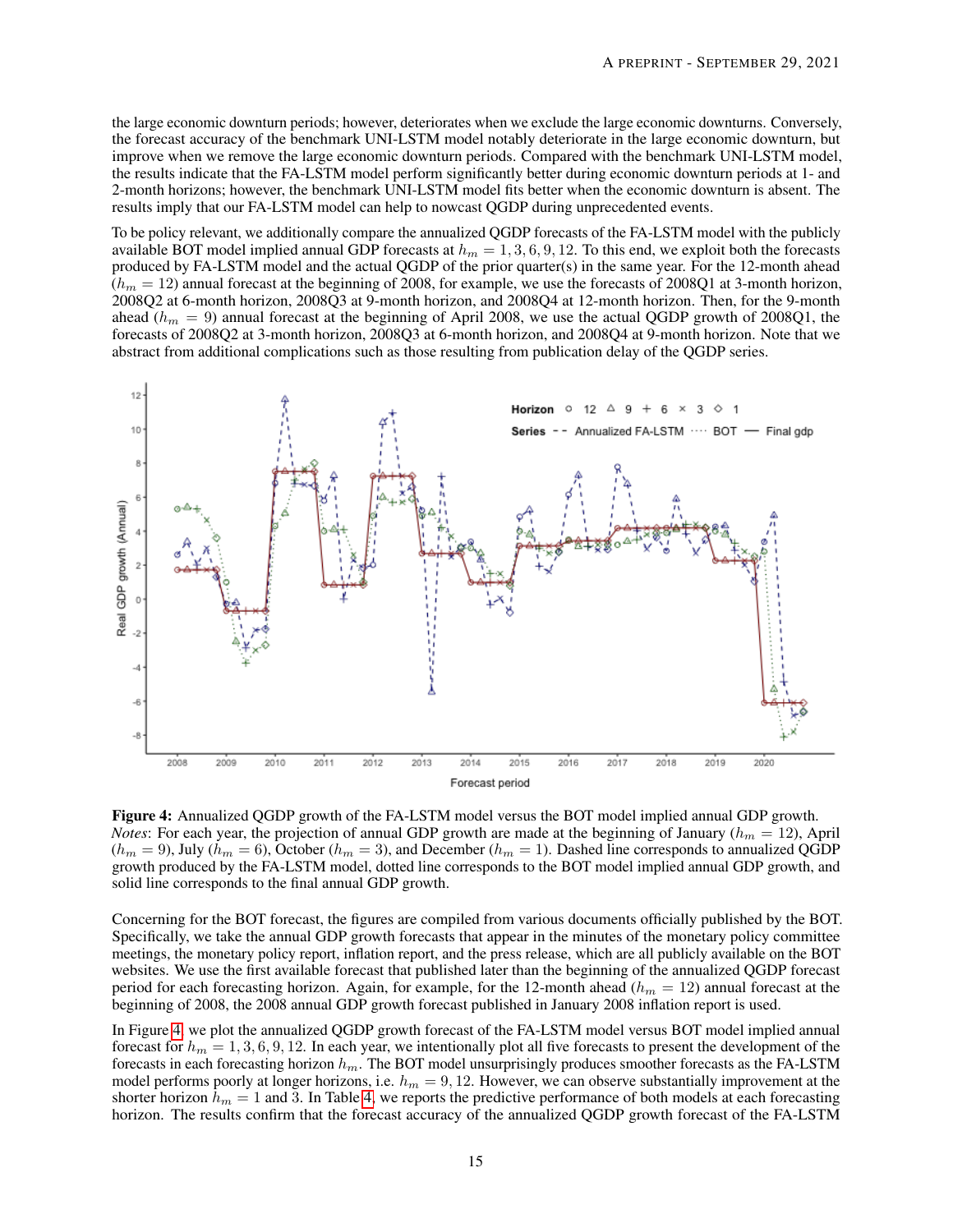|                  | <b>RMSE</b>        |            |
|------------------|--------------------|------------|
|                  | Annualized FA-LSTM | <b>BOT</b> |
| 1-month horizon  | 0.861              | 0.890      |
| 3-month horizon  | 1.054              | 1.367      |
| 6-month horizon  | 1.873              | 1.833      |
| 9-month horizon  | 4.764              | 1.920      |
| 12-month horizon | 3.764              | 3.215      |

<span id="page-15-1"></span>Table 4: Forecast comparisons for annual GDP growth

*Notes*: This table reports out-of-sample forecast comparisons for five forecasting horizons ( $h_m = 1, 3, 6, 9, 12$ ). The last two columns report the RMSFE of the forecasts between 2008- 2020 based on the annualized QGDP growth of the FA-LSTM model and BOT model implied annual GDP growth forecasts, respectively.

model is better than the BOT model implied forecast at shorter horizons  $h_m = 1$  and 3. While the BOT model implied forecasts have better forecast accuracy than the annualized QGDP growth forecasts at longer horizons  $h_m = 9$  and 12; the forecast accuracy of both models at 6-month horizon are not substantially different.

## 5 Conclusions

This paper demonstrates the potentials of applying the LSTM with time series data sampled at different frequencies. Our contribution is to combine methods from the literature on machine learning and on mixed frequency time series data. We adopt the U-MIDAS scheme into the LSTM architecture as a forecasting tool. From machine learning perspective, the U-MIDAS scheme serves as an alternative feature engineering process that transforms the higher-frequency variables into a low-frequency vector, denoted frequency alignment, and allows us to exploit potentially useful information contained in the high-frequency time series data.

We have shown via Monte Carlo simulation the predictive performance of the LSTM with sampling alignment strategy (i.e. the SA-LSTM), and the LSTM using U-MIDAS scheme (i.e. the FA-LSTM). Both models largely outperform the MIDAS regression even in a set up favorable to the restricted MIDAS. The simulation results suggest that the FA-LSTM is particularly suited to provide nowcasts of output variables in the quarterly/monthly data with small sample size. We then continue our assessment in the empirical application for quarterly growth rate of Thai real GDP. The results show that the univariate LSTM is generally a strong benchmark compared to the commonly used AR(1) model. The SA-LSTM performs poorly compared to the benchmark univariate LSTM model at all horizons. We find that the FA-LSTM performs significantly better than the benchmark univariate LSTM model only at the 6-month horizon, and is better, numerically but not statistically, at the 1-month horizon. To be policy relevant, we additionally compare the annualized QGDP forecasts of the FA-LSTM with the publicly available BOT model implied annual GDP forecasts for 1-, 3-, 6-, 9-, and 12-month horizons. The results show that the forecast accuracy of the annualized QGDP growth forecast of the FA-LSTM model is better than the BOT model implied forecast at shorter horizons ( $h_m = 1, 3$ ).

To sum up, both the Monte Carlo simulation and the empirical application show that the LSTM using U-MIDAS scheme provides more flexibility when ones need to nowcast the macroeconomic low-frequency data series, such as GDP growth, in the quarterly/monthly data. This does not mean that our proposed LSTM using U-MIDAS scheme can not be applied to other frequency mismatch ratios. The frequency alignment procedure can be generalized to other data sampled at different frequencies, such as daily or unconventional search data. Nonetheless, there are some limitations that should be taken into account for future research. Similar to conventional LSTM model, the proposed LSTM using U-MIDAS scheme requires an optimal set of hyperparameters. And even worse, the proposed model additionally requires an optimal set of lag specification; consequently, the computational burden is even larger as a large number of hyperparameters and lag specification combinations are required to be considered. The model configuration strategy used in this paper is very time-consuming and obviously not optimal. This is an interesting area for future research.

## References

<span id="page-15-0"></span>Andreou, E., Ghysels, E., & Kourtellos, A. (2013). Should macroeconomic forecasters use daily financial data and how? *Journal of Business & Economic Statistics*, *31*(2), 240–251.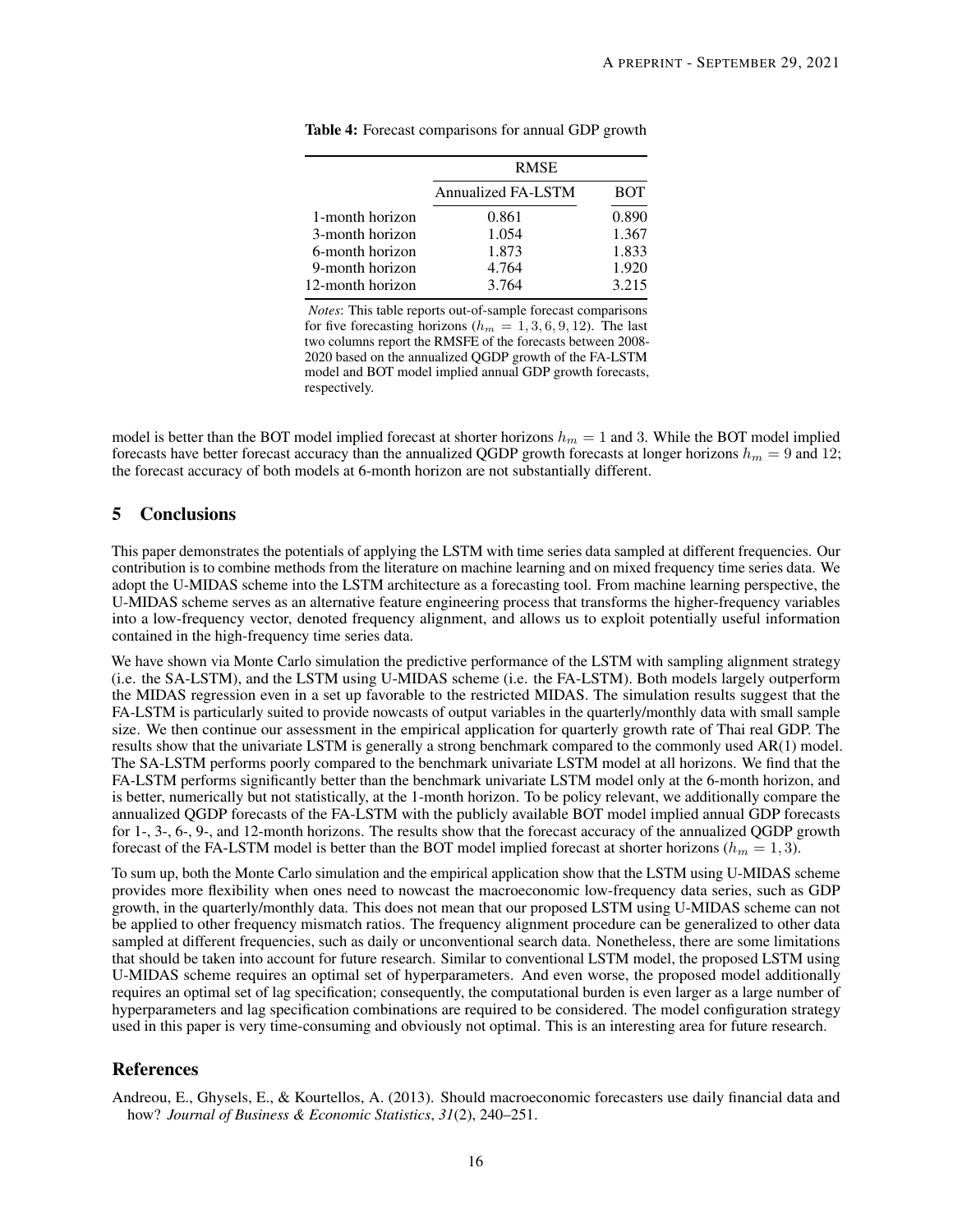- <span id="page-16-7"></span>Armesto, M. T., Hernández-Murillo, R., Owyang, M. T., & Piger, J. (2009). Measuring the information content of the beige book: A mixed data sampling approach. *Journal of Money, Credit and Banking*, *41*(1), 35–55.
- <span id="page-16-16"></span>Babii, A., Ghysels, E., & Striaukas, J. (2021). Machine learning time series regressions with an application to nowcasting.
- <span id="page-16-10"></span>Breitung, J. & Roling, C. (2015). Forecasting inflation rates using daily data: A nonparametric midas approach. *Journal of Forecasting*, *34*(7), 588–603.
- <span id="page-16-13"></span>Choi, H. & Varian, H. (2012). Predicting the present with google trends. *Economic record*, *88*, 2–9.
- <span id="page-16-6"></span>Clements, M. P. & Galvão, A. B. (2008). Macroeconomic forecasting with mixed-frequency data: Forecasting output growth in the united states. *Journal of Business & Economic Statistics*, *26*(4), 546–554.
- <span id="page-16-25"></span>Diebold, F. X. & Mariano, R. S. (1995). Comparing predictive accuracy. *Journal of Business & Economic Statistics*, *13*(3), 253–263.
- <span id="page-16-14"></span>D'Amuri, F. & Marcucci, J. (2017). The predictive power of google searches in forecasting us unemployment. *International Journal of Forecasting*, *33*(4), 801–816.
- <span id="page-16-12"></span>Ettredge, M., Gerdes, J., & Karuga, G. (2005). Using web-based search data to predict macroeconomic statistics. *Communications of the ACM*, *48*(11), 87–92.
- <span id="page-16-21"></span>Fischer, T. & Krauss, C. (2018). Deep learning with long short-term memory networks for financial market predictions. *European Journal of Operational Research*, *270*(2), 654–669.
- <span id="page-16-3"></span>Foroni, C. & Marcellino, M. (2013). A survey of econometric methods for mixed-frequency data. Technical report, European University Institute.
- <span id="page-16-0"></span>Foroni, C., Marcellino, M., & Schumacher, C. (2015). Unrestricted mixed data sampling (midas): Midas regressions with unrestricted lag polynomials. *Journal of the Royal Statistical Society: Series A (Statistics in Society)*, *178*(1), 57–82.
- <span id="page-16-19"></span>Gers, F. A., Schmidhuber, J., & Cummins, F. (2000). Learning to forget: Continual prediction with lstm. *Neural computation*, *12*(10), 2451–2471.
- <span id="page-16-2"></span>Ghysels, E., Horan, C., & Moench, E. (2018). Forecasting through the rearview mirror: Data revisions and bond return predictability. *The Review of Financial Studies*, *31*(2), 678–714.
- <span id="page-16-24"></span>Ghysels, E., Kvedaras, V., & Zemlys, V. (2016). Mixed frequency data sampling regression models: the r package midasr. *Journal of statistical software*, *72*(1), 1–35.
- <span id="page-16-22"></span>Ghysels, E., Santa-Clara, P., & Valkanov, R. (2004). The midas touch: Mixed data sampling regression models. Technical report, Anderson Graduate School of Management, UCLA.
- <span id="page-16-23"></span>Ghysels, E., Santa-Clara, P., & Valkanov, R. (2005). There is a risk-return trade-off after all. *Journal of Financial Economics*, *76*(3), 509–548.
- <span id="page-16-4"></span>Ghysels, E., Santa-Clara, P., & Valkanov, R. (2006). Predicting volatility: getting the most out of return data sampled at different frequencies. *Journal of Econometrics*, *131*(1-2), 59–95.
- <span id="page-16-5"></span>Ghysels, E., Sinko, A., & Valkanov, R. (2007). Midas regressions: Further results and new directions. *Econometric Reviews*, *26*(1), 53–90.
- <span id="page-16-1"></span>Giannone, D., Reichlin, L., & Small, D. (2008). Nowcasting: The real-time informational content of macroeconomic data. *Journal of Monetary Economics*, *55*(4), 665–676.
- <span id="page-16-20"></span>Graves, A. (2013). Generating sequences with recurrent neural networks.
- <span id="page-16-18"></span>Hochreiter, S., Bengio, Y., Frasconi, P., Schmidhuber, J., et al. (2001). Gradient flow in recurrent nets: the difficulty of learning long-term dependencies.
- <span id="page-16-17"></span>Hochreiter, S. & Schmidhuber, J. (1997). Long short-term memory. *Neural computation*, *9*(8), 1735–1780.
- <span id="page-16-11"></span>Koenig, E. F., Dolmas, S., & Piger, J. (2003). The use and abuse of real-time data in economic forecasting. *Review of Economics and Statistics*, *85*(3), 618–628.
- <span id="page-16-9"></span>Kuzin, V., Marcellino, M., & Schumacher, C. (2011). Midas vs. mixed-frequency var: Nowcasting gdp in the euro area. *International Journal of Forecasting*, *27*(2), 529–542.
- <span id="page-16-8"></span>Marcellino, M. & Schumacher, C. (2010). Factor midas for nowcasting and forecasting with ragged-edge data: A model comparison for german gdp. *Oxford Bulletin of Economics and Statistics*, *72*(4), 518–550.
- <span id="page-16-15"></span>Qiu, Y. (2020). Forecasting the consumer confidence index with tree-based midas regressions. *Economic Modelling*, *91*, 247–256.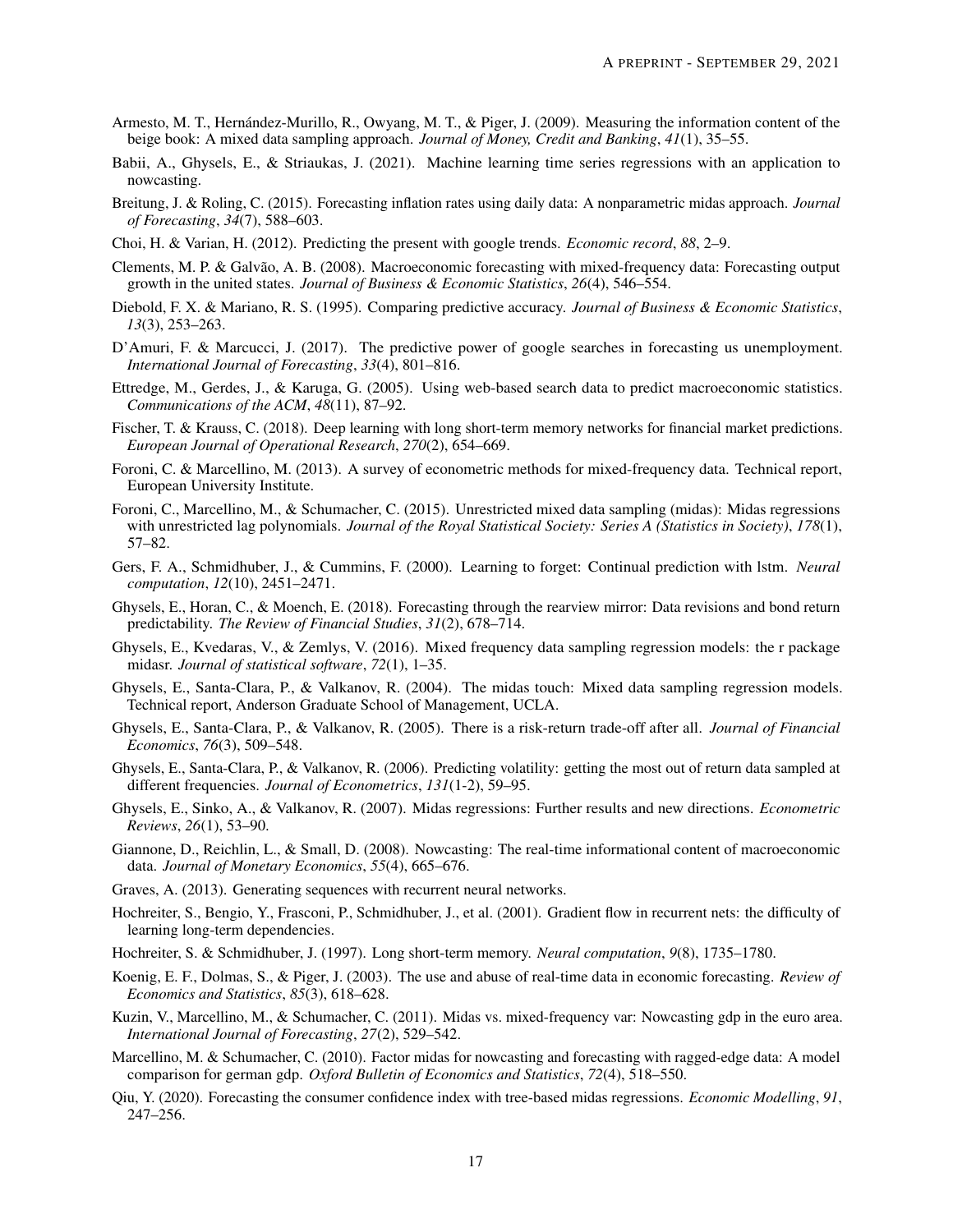- <span id="page-17-4"></span>Sax, C. & Eddelbuettel, D. (2018). Seasonal adjustment by x-13arima-seats in r. *Journal of Statistical Software*, *87*(1),  $1-17.$
- <span id="page-17-2"></span>Sezer, O. B., Gudelek, M. U., & Ozbayoglu, A. M. (2020). Financial time series forecasting with deep learning: A systematic literature review: 2005–2019. *Applied Soft Computing*, *90*, 106181.
- <span id="page-17-3"></span>Tibshirani, R. (1996). Regression shrinkage and selection via the lasso. *Journal of the Royal Statistical Society: Series B (Methodological)*, *58*(1), 267–288.
- <span id="page-17-0"></span>Vosen, S. & Schmidt, T. (2011). Forecasting private consumption: survey-based indicators vs. google trends. *Journal of forecasting*, *30*(6), 565–578.
- <span id="page-17-1"></span>Xu, Q., Zhuo, X., Jiang, C., & Liu, Y. (2019). An artificial neural network for mixed frequency data. *Expert Systems with Applications*, *118*, 127–139.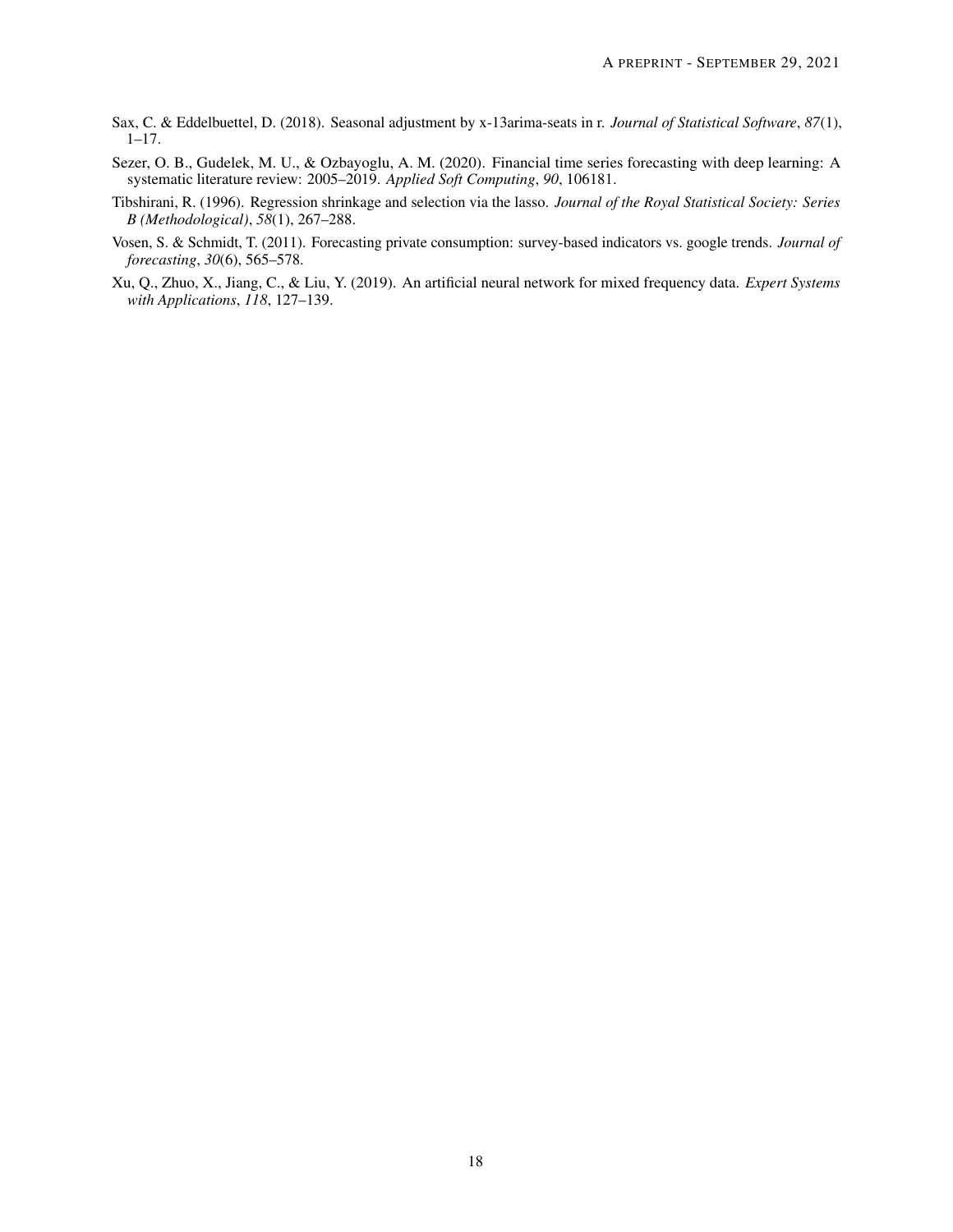# APPENDIX

## <span id="page-18-0"></span>Appendix A Optimal Hyperparameters selected for Monte Carlo Simulation

|       | Raw | SA-LSTM  |     |    |                |    |     |              |    | <b>FA-LSTM</b> |    |                                   |              |                                                           |    |     |                |                |    |     |    |     |
|-------|-----|----------|-----|----|----------------|----|-----|--------------|----|----------------|----|-----------------------------------|--------------|-----------------------------------------------------------|----|-----|----------------|----------------|----|-----|----|-----|
| $h_m$ | Obs | [6, 0:0] |     |    | [12, 0:0]      |    |     | [4, 0:2]     |    |                |    |                                   | [2, 0:5]     |                                                           |    |     |                | [1, 0:11]      |    |     |    |     |
|       |     | p1       | p2  | p3 | p <sub>4</sub> | p1 | p2  | p3           | p4 |                | p1 | p <sub>2</sub>                    | p3           | p <sub>4</sub>                                            | p1 | p2  | p <sub>3</sub> | p <sub>4</sub> | p1 | p2  | p3 | p4  |
|       |     |          |     |    |                |    |     |              |    |                |    | Panel A. $x_{k,\tau} \sim N(0,1)$ |              |                                                           |    |     |                |                |    |     |    |     |
| 1     | 50  | 25       | 0.4 | 15 | 32             | 25 | 0.4 | 15           | 32 |                | 25 | 0.4                               | 14           | 16                                                        | 25 | 0.4 | 15             | 32             | 25 | 0.0 | 15 | 16  |
|       | 80  | 50       | 0.4 | 3  | 8              | 25 | 0.4 | 5            | 16 |                | 25 | 0.4                               | 23           | 32                                                        | 25 | 0.0 | 24             | 32             | 25 | 0.4 | 24 | 16  |
| 2     | 50  | 25       | 0.4 | 15 | 16             | 50 | 0.0 | 15           | 8  |                | 25 | 0.0                               | 14           | 16                                                        | 25 | 0.0 | 15             | 32             | 25 | 0.0 | 15 | 32  |
|       | 80  | 50       | 0.4 | 24 | 16             | 25 | 0.4 | 24           | 32 |                | 25 | 0.4                               | 23           | 32                                                        | 25 | 0.0 | 24             | 16             | 25 | 0.0 | 24 | 16  |
| 3     | 50  | 50       | 0.4 | 15 | 8              | 25 | 0.4 | 3            | 8  |                | 25 | 0.4                               | 14           | 32                                                        | 25 | 0.4 | 15             | 32             | 25 | 0.4 | 15 | 64  |
|       | 80  | 25       | 0.4 | 24 | 32             | 25 | 0.0 | 24           | 32 |                | 25 | 0.0                               | 23           | 32                                                        | 25 | 0.4 | 24             | 16             | 25 | 0.4 | 24 | 32  |
| 6     | 50  | 50       | 0.0 | 15 | 8              | 25 | 0.4 | 3            | 8  |                | 25 | 0.0                               | 14           | 16                                                        | 25 | 0.4 | 15             | 32             | 25 | 0.0 | 14 | 32  |
|       | 80  | 25       | 0.4 | 24 | 32             | 25 | 0.4 | 5            | 16 |                | 25 | 0.4                               | 23           | 32                                                        | 25 | 0.0 | 24             | 32             | 25 | 0.4 | 23 | 32  |
| 9     | 50  | 25       | 0.0 | 14 | 8              | 50 | 0.4 | 14           | 8  |                | 25 | 0.0                               | 14           | 16                                                        | 25 | 0.0 | 14             | 16             | 25 | 0.4 | 14 | 16  |
|       | 80  | 25       | 0.4 | 23 | 32             | 25 | 0.4 | 23           | 32 |                | 25 | 0.0                               | 23           | 16                                                        | 25 | 0.4 | 23             | 16             | 25 | 0.0 | 23 | 16  |
| 12    | 50  | 25       | 0.4 | 13 | 16             | 50 | 0.4 | 13           | 16 |                | 25 | 0.4                               | 13           | 16                                                        | 25 | 0.0 | 14             | 16             | 25 | 0.0 | 13 | 16  |
|       | 80  | 25       | 0.0 | 22 | 16             | 25 | 0.4 | 22           | 32 |                | 25 | 0.0                               | 22           | 32                                                        | 25 | 0.0 | 23             | 16             | 25 | 0.0 | 22 | 16  |
|       |     |          |     |    |                |    |     |              |    |                |    |                                   |              | Panel B. $x_{k,\tau} = 0.9x_{k,\tau-1} + \epsilon_{\tau}$ |    |     |                |                |    |     |    |     |
| 1     | 50  | 50       | 0.4 | 3  | 16             | 50 | 0.4 | 15           | 32 |                | 25 | 0.4                               | $\mathbf{1}$ | 128                                                       | 25 | 0.4 | 15             | 128            | 25 | 0.0 | 1  | 128 |
|       | 80  | 50       | 0.0 | 3  | 16             | 25 | 0.4 | $\mathbf{1}$ | 32 |                | 25 | 0.0                               | 23           | 64                                                        | 50 | 0.4 | 24             | 64             | 50 | 0.4 | 24 | 32  |
| 2     | 50  | 50       | 0.4 | 1  | 8              | 50 | 0.4 | 3            | 8  |                | 50 | 0.4                               | $\mathbf{1}$ | 128                                                       | 25 | 0.4 | 15             | 16             | 50 | 0.0 | 1  | 64  |
|       | 80  | 50       | 0.0 | 5  | 16             | 50 | 0.4 | 5            | 16 |                | 50 | 0.4                               | 23           | 16                                                        | 25 | 0.4 | 24             | 128            | 25 | 0.4 | 24 | 128 |
| 3     | 50  | 50       | 0.4 | 15 | 16             | 25 | 0.4 | $\mathbf{1}$ | 8  |                | 25 | 0.0                               | 14           | 16                                                        | 25 | 0.0 | 15             | 32             | 25 | 0.4 | 15 | 32  |
|       | 80  | 25       | 0.4 | 5  | 32             | 50 | 0.4 | 24           | 32 |                | 25 | 0.0                               | 23           | 64                                                        | 25 | 0.4 | 24             | 64             | 25 | 0.0 | 24 | 128 |
| 6     | 50  | 50       | 0.4 | 15 | 32             | 25 | 0.4 | 14           | 32 |                | 25 | 0.4                               | 14           | 16                                                        | 25 | 0.0 | 15             | 32             | 25 | 0.4 | 14 | 32  |
|       | 80  | 25       | 0.0 | 24 | 32             | 50 | 0.4 | 23           | 16 |                | 25 | 0.4                               | 5            | 16                                                        | 25 | 0.4 | 24             | 32             | 25 | 0.0 | 23 | 16  |
| 9     | 50  | 50       | 0.4 | 14 | 8              | 25 | 0.4 | 3            | 32 |                | 25 | 0.4                               | 14           | 16                                                        | 25 | 0.0 | 14             | 32             | 25 | 0.4 | 14 | 32  |
|       | 80  | 25       | 0.4 | 5  | 16             | 25 | 0.4 | $\mathbf{1}$ | 32 |                | 25 | 0.4                               | 23           | 16                                                        | 25 | 0.4 | 23             | 32             | 25 | 0.4 | 23 | 16  |
| 12    | 50  | 50       | 0.4 | 13 | 8              | 25 | 0.0 | 3            | 8  |                | 25 | 0.0                               | 13           | 16                                                        | 25 | 0.4 | 14             | 16             | 25 | 0.0 | 13 | 32  |
|       | 80  | 25       | 0.0 | 22 | 32             | 50 | 0.4 | 22           | 8  |                | 25 | 0.4                               | 22           | 16                                                        | 25 | 0.4 | 23             | 16             | 25 | 0.0 | 22 | 16  |

Table A.1: Optimal hyperparameter combinations for Monte Carlo simulation

This table reports the optimal set of hyperparameters selected by the grid search method discussed in the main text. Column 1 and 2 indicate the higher-frequency forecasting horizons and the sample size, respectively. The remaining columns respectively report the optimal values of epoch  $(p_1)$ , dropout  $(p_2)$ , batch size  $(p_3)$ , and the number of LSTM memory cells  $(p_4)$  for the LSTM models in each forecasting horizon. Panel A and B report the optimal hyperparameters for the experiments in which the higher-frequency variables are generated as  $x_{k,\tau} \sim N(0, 1)$  and AR(1) process with persistence equal to 0.9, respectively. The timesteps and lag specification of the input data, which are fixed across all forecasting horizons, are shown for each LSTM model. Since the SA-LSTM models take no lagged variables, the lag specification of [0:0] is simply shown. Given that three higher-frequency variables ( $K = 3$ ) are used, the total number of variables used for each LSTM model are thus  $K \times (J + 1) = 3, 3, 9, 18, 36$ .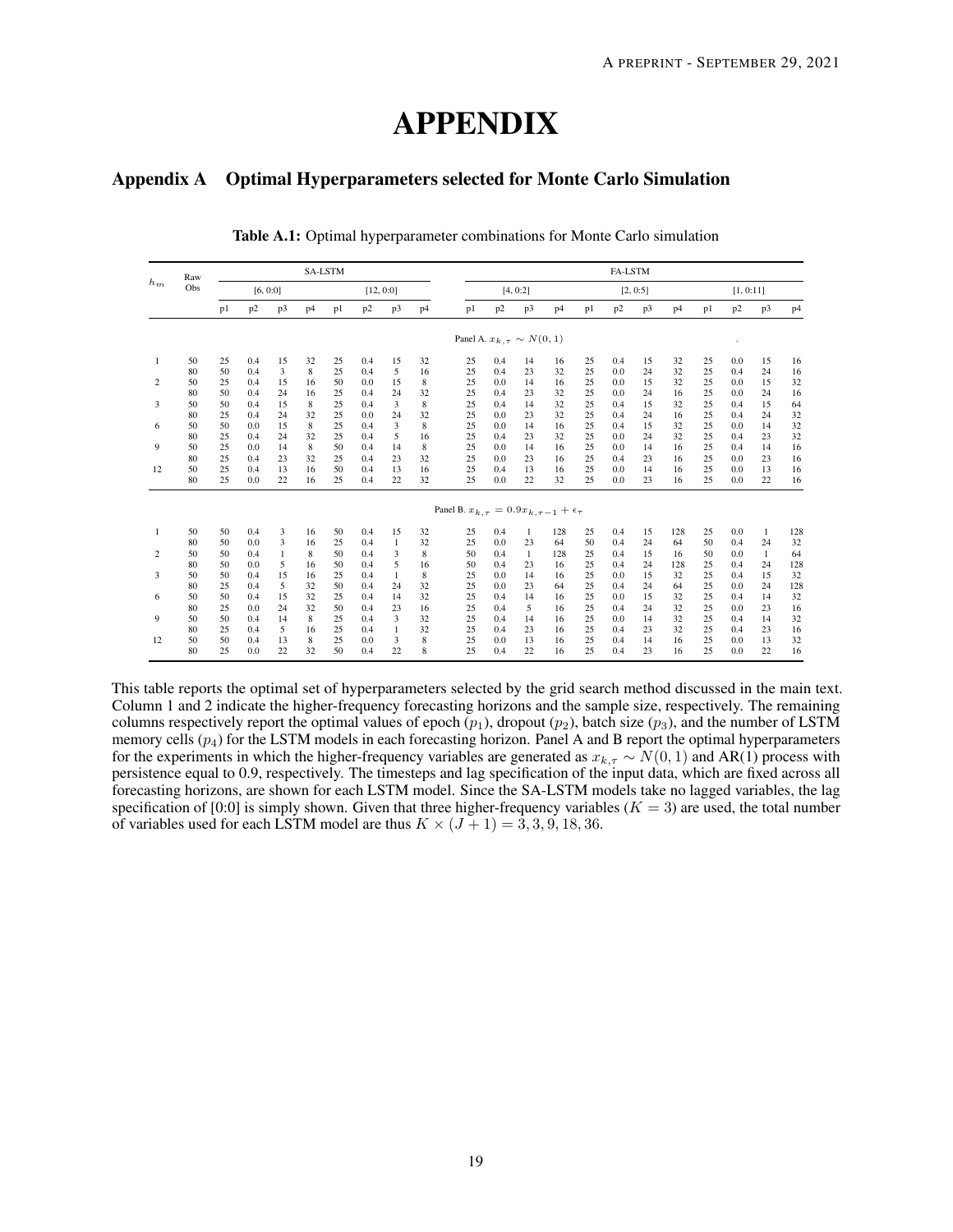## Appendix B Data description

<span id="page-19-0"></span>All quarterly and monthly macroeconomic series are from the [Bank of Thailand \(BOT\)](https://www.bot.or.th/English/Statistics/Pages/default.aspx) database. All series are final revised data and supposedly published with a delay of up to one month according to the observed typical pattern between the end of the reference period and the date of the respective release.

| Description                                      | Identifier       | Since  | <b>SA</b> | Transformation |
|--------------------------------------------------|------------------|--------|-----------|----------------|
| 1 year treasury Bill                             | <b>FM_RT_001</b> | 2001M1 | No        | MoM % change   |
| 10 years treasury bill                           | <b>FM_RT_001</b> | 2001M1 | No        | MoM % change   |
| <b>USD Mid FX RATE</b>                           | <b>FM_FX_001</b> | 1981M1 | No        | MoM % change   |
| <b>GBP Mid FX RATE</b>                           | <b>FM_FX_001</b> | 1981M1 | No        | MoM % change   |
| <b>JPY Mid FX RATE</b>                           | <b>FM_FX_001</b> | 1981M1 | No        | MoM % change   |
| Manufacturing production index                   | $EC$ $EI$ $001$  | 1993M1 | Yes       | MoM % change   |
| Gross value added tax (at 2000 prices)           | $EC$ $EI$ $001$  | 1993M1 | Yes       | MoM % change   |
| Domestic automobiles sales                       | $EC$ $EI$ $001$  | 1993M1 | Yes       | MoM % change   |
| Authorized capital of newly registered companies | $EC$ $EI$ $002$  | 1993M1 | Yes       | MoM % change   |
| Construction areas permitted                     | $EC$ $EI$ 002    | 1993M1 | Yes       | MoM % change   |
| Number of foreign tourists                       | $EC$ $EI$ $028$  | 1993M1 | Yes       | Level change   |
| Stock exchange of Thailand (SET) index           | $EC$ $EI$ $002$  | 1993M1 | Yes       | MoM % change   |
| Broad money (at 2000 prices)                     | $EC$ $EI$ $002$  | 1993M1 | Yes       | MoM % change   |
| Oil price inverse index                          | $EC$ $EI$ 002    | 1993M1 | Yes       | MoM % change   |
| Business sentiment index - performance           | $EC$ $EI$ $005$  | 1999M1 | No        | Index          |
| Business sentiment index - total order book      | $EC$ $EI$ $005$  | 1999M1 | No        | Index          |
| Business sentiment index - investment            | <b>EC_EI_005</b> | 1999M1 | No        | Index          |
| Business sentiment index - employment            | $EC$ $EI$ $005$  | 1999M1 | No        | Index          |
| Land and building transactions nationwide        | $EC$ $EI$ 009    | 1995M1 | No        | MoM % change   |
| Registered applicants                            | $EC$ $EI$ $018$  | 1995M1 | No        | MoM $%$ change |
| Vacancies                                        | $EC$ $EI$ 018    | 1995M1 | No        | MoM % change   |
| Placements                                       | $EC$ $EI$ 018    | 1995M1 | No        | MoM % change   |
| Retail sales index - non-durable goods           | EC_EI_032        | 2000M1 | Yes       | MoM % change   |
| Retail sales index - durable goods               | EC_EI_032        | 2000M1 | Yes       | MoM % change   |
| Retail sales index - department stores, etc.     | $EC$ $EI$ $032$  | 2000M1 | Yes       | MoM % change   |
| Retail sales index - motor vehicles and fuel     | EC_EI_032        | 2000M1 | Yes       | MoM % change   |
| Wholesales index - non-durable goods             | EC_EI_033        | 2000M1 | Yes       | MoM % change   |
| Wholesales index - durable goods                 | $EC$ $EI$ $033$  | 2000M1 | Yes       | MoM % change   |
| Wholesales index - intermediate goods            | $EC$ $EI$ 033    | 2000M1 | Yes       | MoM % change   |
| Agricultural products export value index         | $EC$ $EI$ $026$  | 2000M1 | Yes       | MoM % change   |
| Fishery products export value index              | $EC$ $EI$ $026$  | 2000M1 | Yes       | MoM % change   |
| Manufactured products export value index         | EC_EI_026        | 2000M1 | Yes       | MoM % change   |
| Consumer goods import value index                | $EC$ $EI$ 025    | 2000M1 | Yes       | MoM % change   |
| Raw materials import value index                 | $EC$ $EI$ $025$  | 2000M1 | Yes       | MoM % change   |
| Capital goods import value index                 | $EC$ $EI$ $025$  | 2000M1 | Yes       | MoM % change   |
| Land index                                       | $EC$ $EI$ $008$  | 1991Q1 | No        | MoM % change   |
| Single-detached house (including land) index     | $EC$ $EI$ $008$  | 1991Q1 | No        | MoM % change   |
| Town house (including land) index                | $EC$ $EI$ 008    | 1991Q1 | No        | MoM % change   |
| Total gross NPLs outstanding                     | FL_NP_003        | 1991Q1 | No        | MoM $%$ change |
| Total credit outstanding of credit card          | FI CB 080        | 1991Q1 | Yes       | MoM % change   |

#### Table B.1: Data description table

*Notes*: The *Description* column presents a macroeconomic time series name. The second column *Identifier* denotes an assigned Report ID of a time series in the BOT database. The third column gives the first available period of information for a time series. The column *SA* reports whether a seasonal patterns of a time series is removed. The last column *Transformation* denotes the data transformation applied to a time series.

Table [B.1](#page-19-0) reports the transformation applied to each macroeconomic time series. Most of the macroeconomic series are transformed using their original information. The following macroeconomic series are needed to be processed prior